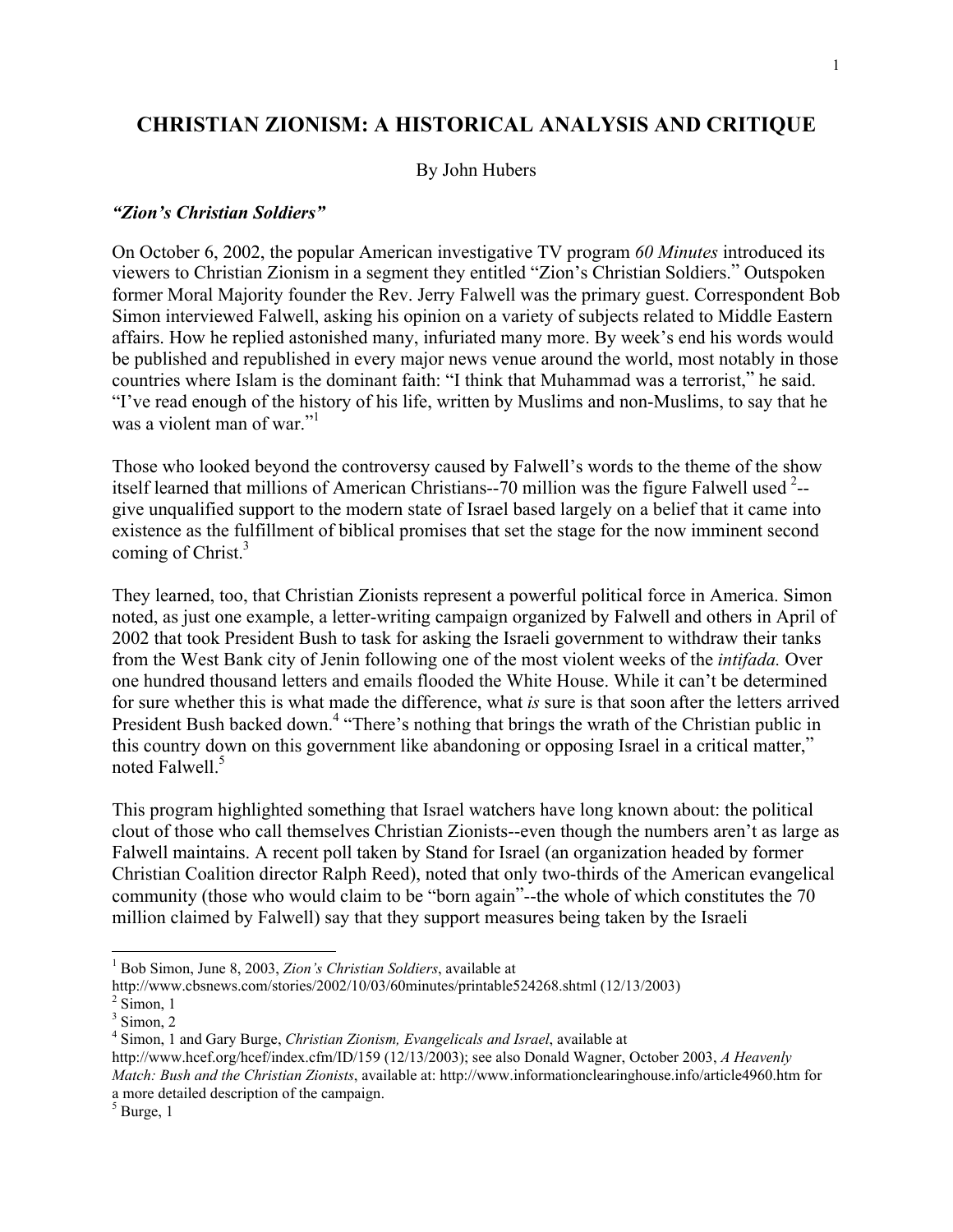government against what the poll takers defined as "Palestinian terrorism." (The question skewed the results simply by the way it was asked.)<sup>6</sup> And not all of these two-thirds would necessarily be comfortable with the label "Christian Zionist." Fifty-six percent of those who voiced support for Israel put down political reasons for their perspective, while 28 percent listed "end times" (which is often noted as a foundational teaching of Christian Zionists) as a primary motivating factor.7 The picture is cloudier than "Zion's Christian Soldiers*"* would like us to believe.

Whatever the numbers there is no doubt that this is an influential movement whose impact reaches beyond the boundaries of its core constituency. It would not be an exaggeration to say that the majority of American Christians who give uncritical support to Israel today have been influenced in one way or another by the tenets of Christian Zionism, whether they buy the package or not.

#### *A Matter for Concern*

This is a concern for us as a denomination for several reasons:

**Christian Zionists have consistently used their considerable political clout to attempt to block any negotiated settlement between Palestinians and Israelis that could lead to a just peace.**

Statements made by previous General Synods show that we have done what we could to encourage a reconciled peace, affirming both the deep yearning of Jewish people for a "safe haven" in their historic homeland after centuries of anti-Semitic persecution and Palestinian longings for a homeland of their own, noting in particular the tragic displacement which they endured (and are still enduring) as the result of the establishment of the Jewish state and subsequent wars.<sup>8</sup> Circumstances and the information available to us regarding the nature of the conflict have changed since General Synod last spoke directly to this issue (1989), but our commitment to supporting a solution that reflects biblical standards of justice with reconciliation as the ideal outcome remains unchanged.

**As people who live under the divine authority of Holy Scripture, faithful disciples of our Lord Jesus Christ, we believe that it is important that we carefully examine and, when necessary, critique, the teaching of any movement that claims to speak on Christ's behalf when there is evidence that such teaching is negatively impacting the lives of our neighbors.**

We are called to honor Christ in all we say and do. When fellow members of the one body of Christ act in such a way that Christ's name is dishonored, we cannot remain silent. The church waited too long to speak out against those who twisted Scripture to justify slavery or anti-Semitic

 <sup>6</sup> Jim Lobe, October 2002, *Conservative Christians in U.S. Biggest Bakers of War on Iraq*, available at: http://www.twnside.org.sg/title/2414.htm (12/20/2003).

 $^7$  Lobe, 1

<sup>8</sup> Note particularly *MGS 1980*, p. 64, R-5; *MGS 1981*, pp. 101-119, R-1, -2, -3, -4, -5, -6, -7, -8, -9; *MGS 1989*, pp. 68-72, R-12, -13, -14, -15, -16, -17, -18, -19, -20,- 21.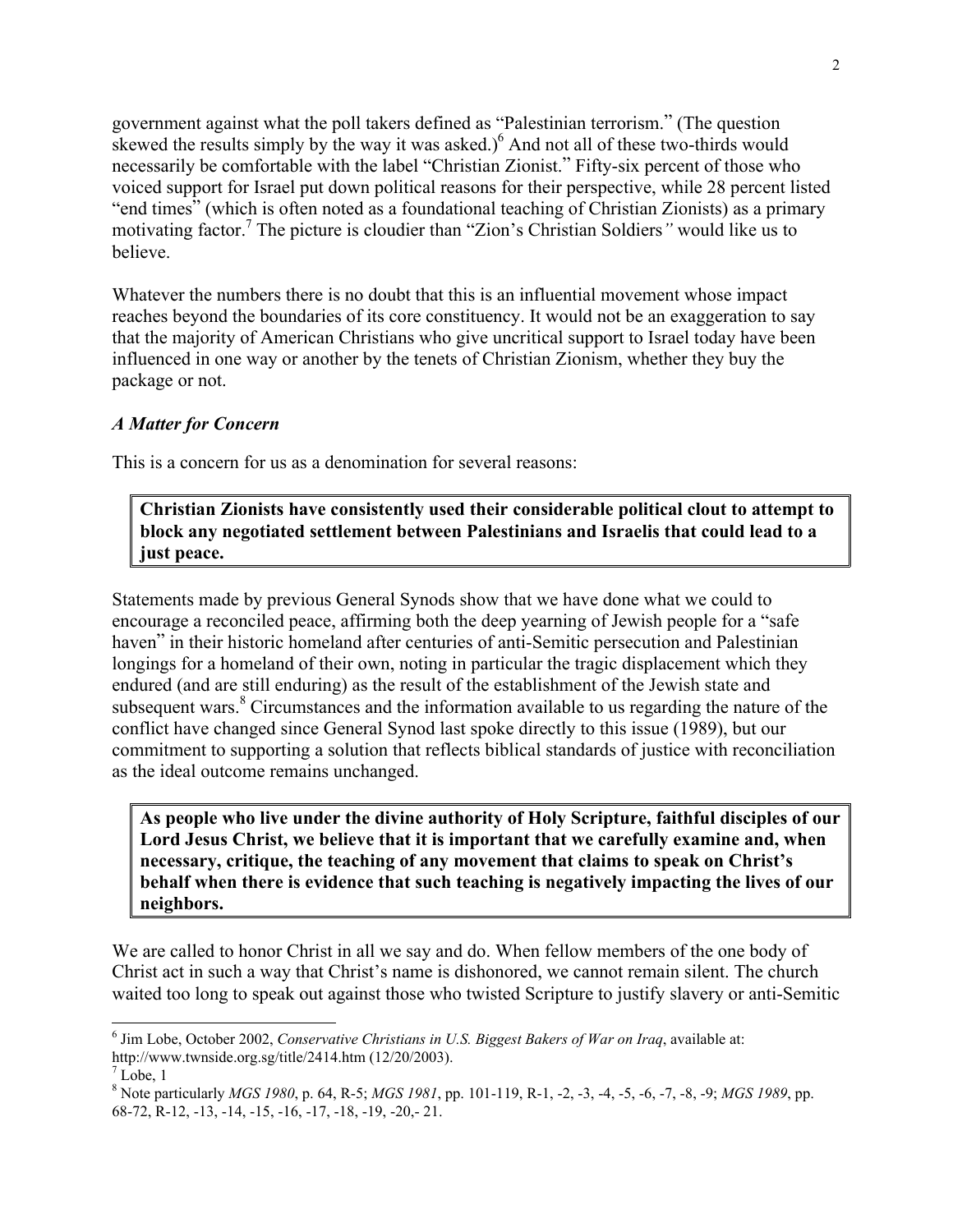pogroms against Jewish neighbors. Too much is at stake in the current conflict in Israel/Palestine for us to make the same mistake here.

**Our primary mission partner in the Middle East, the Middle East Council of Churches (MECC), which represents 90 percent of the indigenous Christian population of the Middle East, including nearly all Palestinian Christians, has noted on numerous occasions the harm they believe American Christian Zionists are causing them.**

Noting that this is primarily an American phenomenon, the MECC has asked us to help them counter the threat this teaching poses to the existence and witness of the Palestinian Christian community. Fidelity to Scripture demands that we respond positively to their request: " If one part [of Christ's church] suffers, every part suffers with it; if one part is honored, every part rejoices with it" (1 Corinthians  $12:26$ )<sup>9</sup>

## **THE HISTORICAL DEVELOPMENT OF CHRISTIAN ZIONISM**

The development of the Christian Zionist movement can best be understood as a drama unfolding in three acts:

**Act 1** begins in Great Britain with the marriage of premillennial eschatology (a way of interpreting the Bible which posits a thousand year [millennial] reign of Christ on earth preceding the final day of Judgment) with nineteenth and early twentieth century British imperialism.

**Act 2** moves to America when dispensationalist teaching becomes widely disseminated and assimilated primarily through conferences on prophesy, the ministry of Moody Bible Institute and other institutions modeled on it, and the widespread distribution of the Scofield Reference Bible, which would become the study Bible of choice among a whole generation of conservative American Christians. In this act, Christian Zionism becomes less a political movement than a spiritual reference point.

**Act 3** picks up the earlier political orientation of Christian Zionism, shifting to America as its primary base of operation. It coincides with the creation of the state of Israel in 1948 and the expansion of its borders after the1967 War, the two historical touch points for the Christian Zionist movement.

It is important to note as we look at these three "acts" that the actors are not necessarily in full agreement on all points. Dispensational premillennialism provides the foundational theological grounding, but not all who call themselves Christian Zionists accept or even know the classic dispensationalist doctrines. Wheaton college professor Gary Burge notes that today's Christian Zionists "have shed much of Dispensationalism's theological program…even though they have largely... kept its eschatology."<sup>10</sup> Dr. Burge summarizes their foundational beliefs as follows:

*1. The Covenant: God's covenant with Israel is eternal and unconditional. Therefore the promises of land given to Abraham will never be overturned. This means that the church*

<sup>&</sup>lt;sup>9</sup> All Scripture quotations are taken from the New Revised Standard Version.

<sup>10</sup> Gary Burge, *Christian Zionism, Evangelicals and Israel*, available at: http://www.hcef.org/hcef/index.cfm/ID/159 (12/13/2003).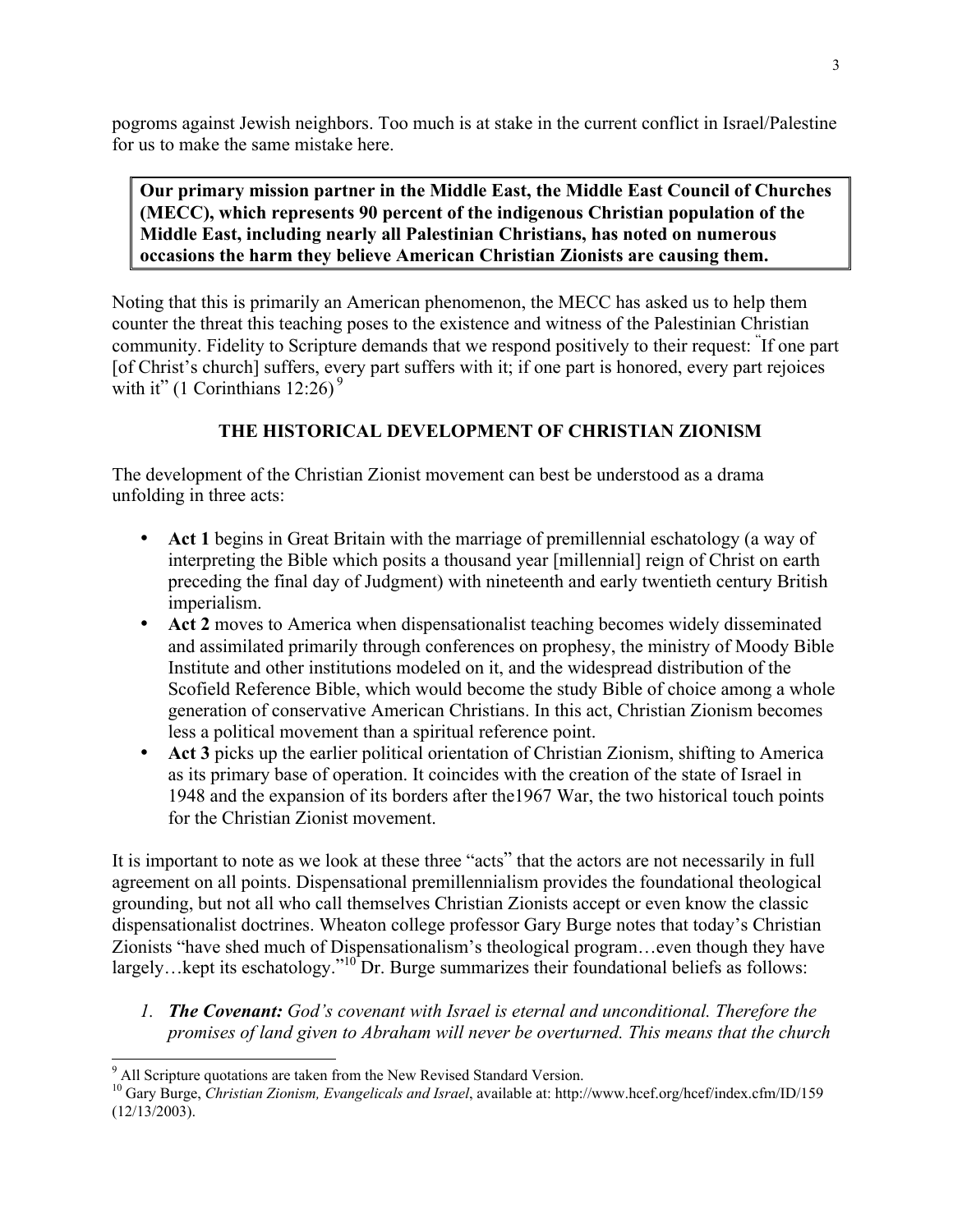*has not replaced Israel and that Israel's privileges have never been revoked despite unfaithfulness.*

- *2. The Church: God's plan has always been for the redemption of Israel. Yet when Israel failed to follow Jesus, the church was born as an afterthought, or "parenthesis." Thus, at the Second Coming, the church will be removed and Israel will once again become God's primary agent in the world. We now live in the "time of the Gentiles" which will conclude soon. This means that there are two covenants now at work: one given through Moses and the other covenant of Christ. But the new covenant in no way makes the older covenant obsolete.*
- *3. Blessing Modern Israel: We must take Genesis 12:3 literally and apply it to modern Israel: "I will bless those who bless you and curse those who curse you." Therefore Christians have a spiritual obligation to bless Israel and "pray for the peace of Jerusalem." To fail to bless Israel, defined as failure to support Israel's political survival today, will incur divine judgment.*
- *4. Prophesy: The prophetic books of the Bible are describing events of today and do not principally refer to events in Biblical times. Therefore when we look at, say, Daniel 7, if we possess the right interpretive skills, we can see how modern history is unfolding.*
- *5. Modern Israel and Eschatology: The modern state of Israel is a catalyst for the prophetic countdown. If these are the last days, then we should expect an unraveling of civilization, the rise of evil, the loss of international peace and equilibrium, a coming antichrist, and tests of faithfulness to Israel. Above all, political alignments today will determine our position on the fateful day of Armageddon.*<sup>11</sup>

This summarizes the current belief system of those who would identify themselves as "Christian Zionists." How they got to this point can best be understood when we take a brief look at the development of the "three acts."

# **Act 1: Early Developments in Britain**

Medieval Christian attitudes towards Jews were largely defined by "replacement theology," which relied on a heavily allegorical reading of the Old Testament to give credence to a belief that the Church had "replaced" Israel in God's salvation plans. In the usual medieval take on this teaching, Jews were considered to be under God's curse for their failure to accept Christ as their Messiah, and therefore were forever condemned to exile or worse.<sup>12</sup> Christian Zionists (and Jews) are quick to point out the disastrous consequences of this teaching for Jews: there is no doubt that it was at least partly responsible for the long, tragic history of anti-Semitism in Europe. $13$ 

Dissenting voices appeared, particularly among Calvinists in the seventeenth century, who rejected allegorical interpretation in favor of a more literal reading of Scripture. This made it easier for Protestant Christians, particularly Calvinists, to look at Jews in a more favorable light.

 $11$  Burge, 1.

<sup>&</sup>lt;sup>12</sup> Rosemary Radford Ruether and Herman J. Ruether, 2002. *The Wrath of Jonah*, Minneapolis: Fortress Press, 69-

<sup>70.</sup> 13 Clarence H. Wagner, *The Error of Replacement Theology*, available at:

http://www.bridgesforpeace.com/publications/teaching/Article-18.html (12/21/2003).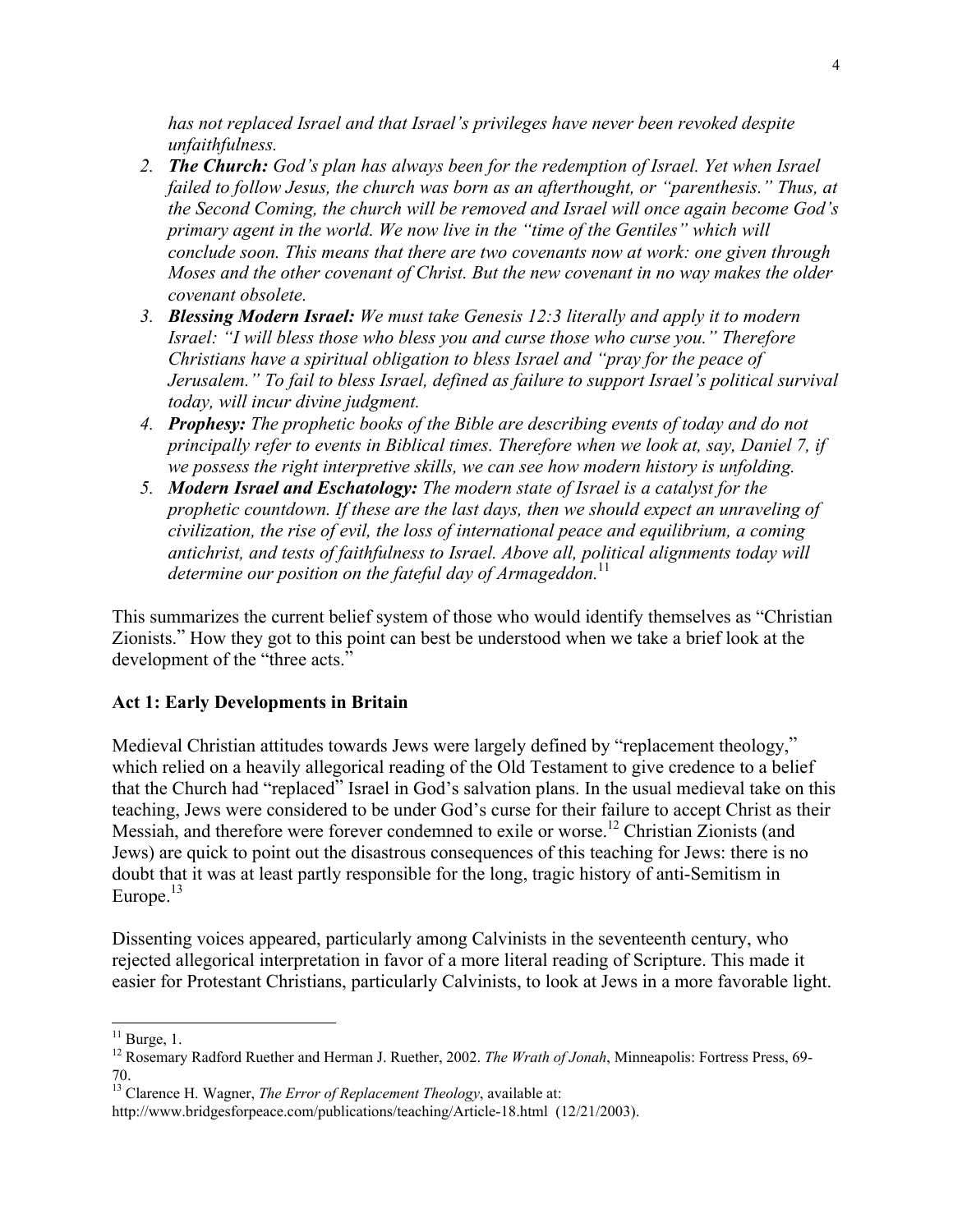Rosemary and Herman Reuther attribute this shift at least partly to the democratization of biblical scholarship during the Reformation:

Bible reading in the vernacular, among Protestants, created a new identification with the people of Hebrew Scripture. The prophets and heroes of Hebrew Scripture replaced the Catholic saints as the figures of Christian story and self-identification. The Promised Land of the Hebrew Bible was understood as the actual historical land of Palestine, not as an allegory for a transcendent realm. Jews came to be seen less as a rival religion and more as another nation vis-à-vis the European nations.<sup>14</sup>

This shift occurred during a time of great anxiety, caused by political upheavals related to the religiously motivated wars of the era. With this anxiety came a new openness to speculative premillennial schemes, which popular religious figures were happy to provide. Numerous "end times" pamphlets and books were produced in Great Britain during the English Civil War by popular Puritan preachers and "prophets." They were also found to a lesser extent among the writings of Dutch Calvinists, French Huguenots, and pietists in Germany and Denmark.<sup>15</sup> One Danish thinker, Holder Paulli, suggested that European Christian nations "should undertake a new crusade to free the biblical land from the Muslims so that it could be given to its rightful owners, the Jews."<sup>16</sup> He shared his scheme with the Dutch king, William III, who was at the time sitting on the English throne. Paulli indicated that undertaking such a campaign would make King William equal to the Old Testament Persian King Cyrus, whom God anointed to return his people to the Promised Land. William did not take Paulli's advice.

Despite the proliferation of this kind of predictive premillennial material in the sixteenth and seventeenth centuries, no organized movement developed around it.<sup>17</sup> That didn't happen until the mid nineteenth century, when an Irish pastor named John Nelson Darby (1800-1882) developed a unique variation (some would say "deviation") of premillennial teaching that would come to be known as "dispensationalism."

#### *John Darby's Dispensationalism*

Steven Sizer describes John Darby as "the most influential figure in the development of… Christian Zionism.18 This is so not only because of what he taught but the missionary zeal with which he propagated it. Over a long sixty-year period of ministry he would take his dispensationalist message to audiences in Great Britain and continental Europe as well as America, doing so in such a convincing way that he would convert many key evangelical leaders to his unique twist on biblical interpretation.

Darby was one of a number of conservative evangelical leaders in Britain at the beginning of the nineteenth century who were challenging what they saw as a liberal drift in biblical scholarship,

 $14$  Ruether, 70.

<sup>&</sup>lt;sup>15</sup> Ruether, 73-74.

 $16$  Ruether, 74.

<sup>&</sup>lt;sup>17</sup> Donald E. Wagner, "The Alliance between Fundamentalist Christians and the Pro-Israel Lobby: Christian Zionism in US Middle East Policy," *Holy Land Studies 2.2* (March 2004), pp. 169.<br><sup>18</sup> Steven Sizer, August 31, 1998, *Christian Zionism: Its History, Theology, and Politics, Chapter 4: "John Nelson* 

Darby", available at: http://virginiawater.org.uk/christchurch/ (12/13/03).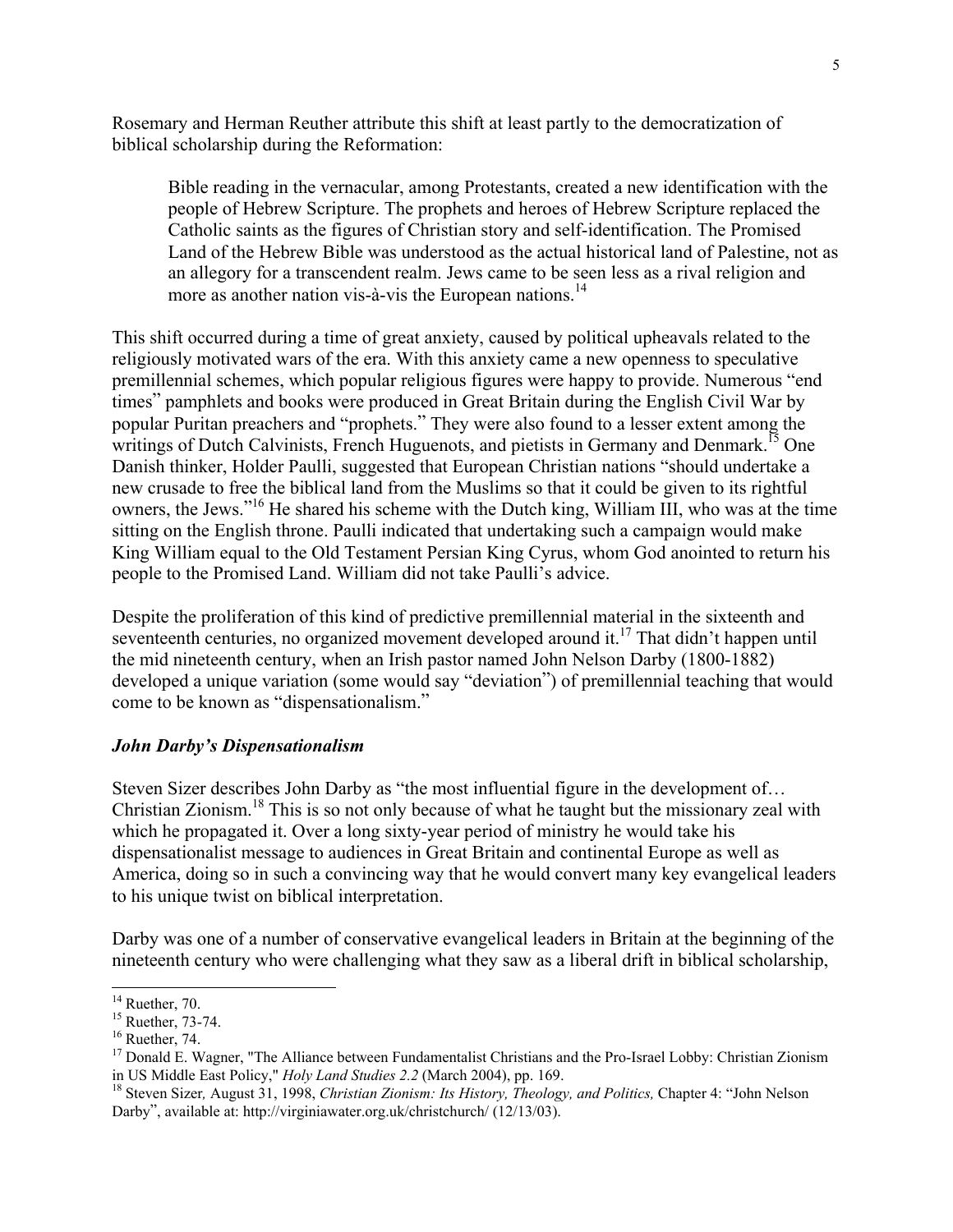a leaning away from a more literalist interpretation of Scripture. They also rejected the optimism of postmillennialism<sup>19</sup> that had supplanted premillennialism as the preferred outlook of the evangelical community in Britain during the eighteenth century.<sup>20</sup>

The American and French revolutions combined with the Napoleonic Wars of 1809-15 had caused people to question postmillennial optimism. Darby and his fellow premillennialists picked up the spirit of the times:

After the troublous times of the American Revolution and its aftermath, and especially after the devastating effects of the infidelic French philosophy, men turned again to the Bible for light, especially the prophesies of Daniel and Revelation. They were seeking a satisfying explanation of the prevailing irreligion of the time and to find God's way out of the situation. $21$ 

Darby's contribution to premillennial thought was controversial—then and now. His teaching, says Don Wagner, was an:

adaptation of earlier forms of historic premillennial theology with various novel doctrines, including the assertion that:

the prophetic texts and most of the Bible must be interpreted within a literalist and predictive hermeneutic;

while there are two separate covenants between God and the "chosen people" (Israel and the Church), the covenant with Israel (and all of its components such as land, nation, etc.) should be interpreted as being eternal and exclusively for Jews; "the true Church" (those born again in Jesus Christ) will be raptured ("translated") out of history when Jesus will return to meet it in the clouds (1 Thessalonians 5:1-11). At that point the nation of Israel will become the primary covenantal body in history, but only Jews who accept Christ as Savior will be spared the final battle; There will be seven "dispensations" or historical epochs that mark the entirety of history from Creation to Christ's millennial reign on earth.<sup>22</sup>

### *Political Ramifications*

If Darby's teaching and that of others who shared his perspective had remained simply a topic of debate among Christians over how to interpret the difficult apocalyptic passages of Scripture, it would have had little impact on world affairs. As it was, it had great influence: Darby's teaching came to influence key nineteenth-century British political figures at a time when the British Empire was still in full sail.

<sup>&</sup>lt;sup>19</sup> Post millennialism is a way of reading what the Bible says about the millennium symbolically as the era inaugurated by the first coming of Jesus Christ: the one in which we are currently living. Post millenialists of that era believed that the kingdom of God would be realized on earth by the spread of the Gospel message and the blessings of Christian civilization.

<sup>&</sup>lt;sup>20</sup> Wagner, 2004. 169.

<sup>21</sup> Froom 1954: 137 – quoted in Wagner, 2004. 169.

<sup>&</sup>lt;sup>22</sup> Wagner, 2004. 171.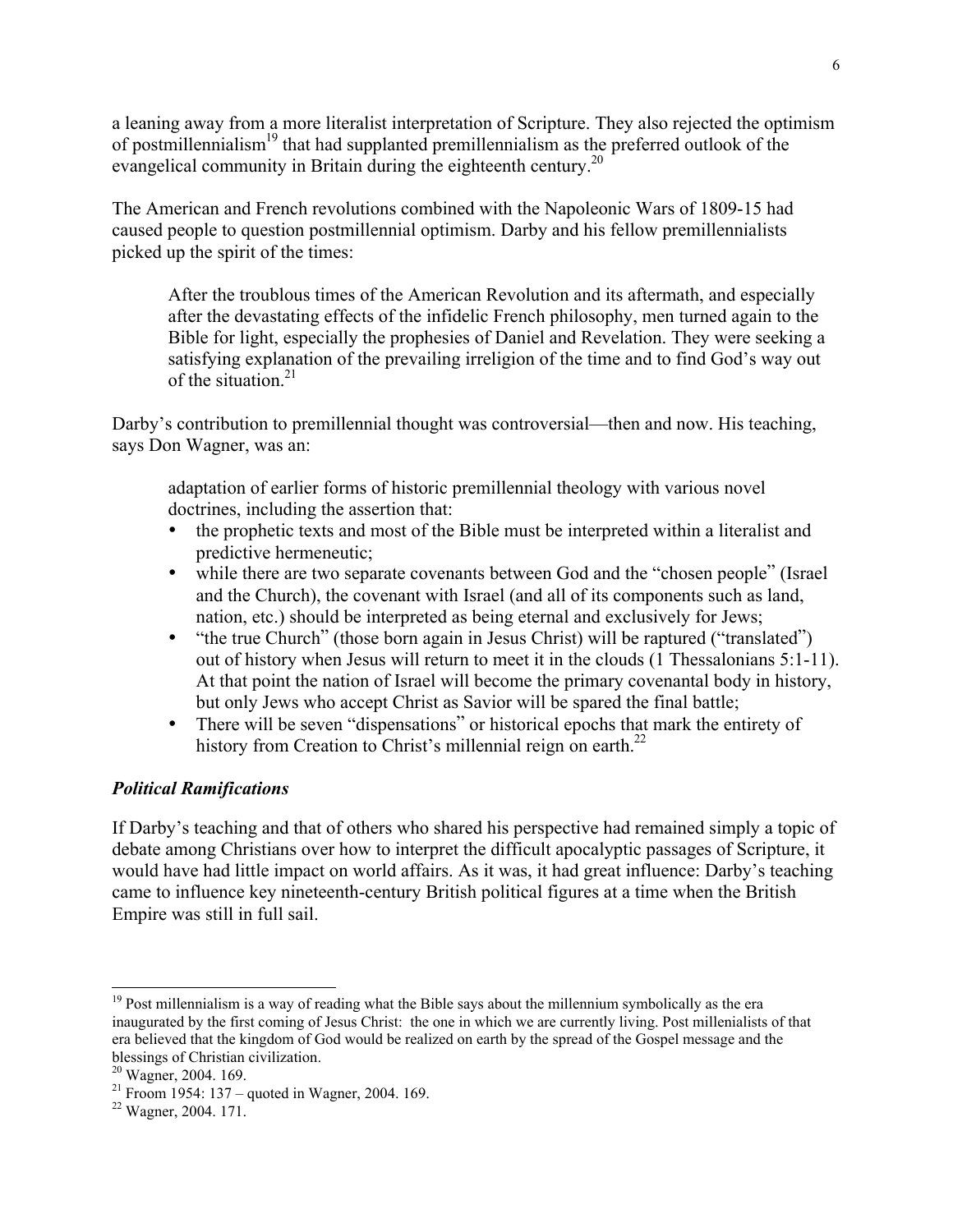The most important of these figures was Lord Anthony Ashley Cooper, seventh Earl of Shaftesbury.<sup>23</sup> Lord Shaftesbury was an influential figure among evangelicals of his day. He also had the ear of powerful British politicians including the British foreign minister, Lord Palmerton. Shaftesbury became a tireless advocate for the dispensationalist take on biblical teaching both in his work with the church and on the political scene. He was, says Donald Wagner, the most influential figure of his age in terms of what he did to advance the Christian Zionist cause:

Through his writings, public speaking, and lobbying efforts, Lord Shaftesbury did more than anyone before him to translate Christian Zionist themes into a political initiative. In addition to influencing British colonial perceptions of the Near East, Shaftesbury also predisposed the next generation of British conservative politicians favorably toward the World Zionist movement, which led eventually to British support of the Jewish state.<sup>24</sup>

Ironically, British Jews met the effort that Shaftsbury made to encourage the creation of a Jewish state in Palestine with a cool reception. Having suffered in the past from forced deportation from other European countries, they suspected this to be yet another attempt to get rid of them. The American Jewish community had a similar reaction to a later attempt on the part of Christian Zionists to convince then president Benjamin Harrison to support Jewish immigration to Palestine. Meeting in Pittsburg in 1885, the conference of Reform Rabbis (who were the dominant voice of American Judaism at that time) said:

We consider ourselves no longer a nation but a religious community, and therefore expect neither a return to Palestine nor a sacrificial worship under the sons of Aaron nor the restoration of any of the laws concerning the Jewish state.<sup>25</sup>

This sentiment would gradually change, at least for some, under the influence of a Jewish writer and journalist from Hungary named Theodor Herzl. His book *Der Judenstaat* (*The Jewish State*) and the movement it spawned would convince a growing number of Jews in the later part of the nineteenth and early part of the twentieth century that the establishment of a Jewish state was in their best interests.

Herzl was a secularized Jew. His zeal to establish a Jewish nation had nothing to do with the millennial schemes of Christian Zionists or the messianic hopes of religious Jews. It was for him a practical solution to the degradations, humiliations, and violence of anti-Semitism that had, in his view, become so endemic in European society that there was no other way to deal with it.

Herzl's original plans did not necessarily call for the establishment of a Jewish state in Palestine. He was willing to consider other options. A Jewish colony in Uganda was an option to which he gave serious consideration. But the sentiment of the larger Jewish community convinced him that Palestine was the only viable option, even though he recognized the difficulties this would pose with regard to the Arab population currently occupying the land. In a diary entry for January 12, 1895, he would make note of this difficulty and advance a possible "solution" which would anticipate the conflict that continues to bedevil Israeli-Palestinian relations today:

 $23$  Ruether, 77.

<sup>&</sup>lt;sup>24</sup> Don Wagner, 1995. *Anxious for Armegeddon*, Scottdale: Herald Press, 92.<br><sup>25</sup> Busthar, <sup>92</sup>

Ruether, 83*.*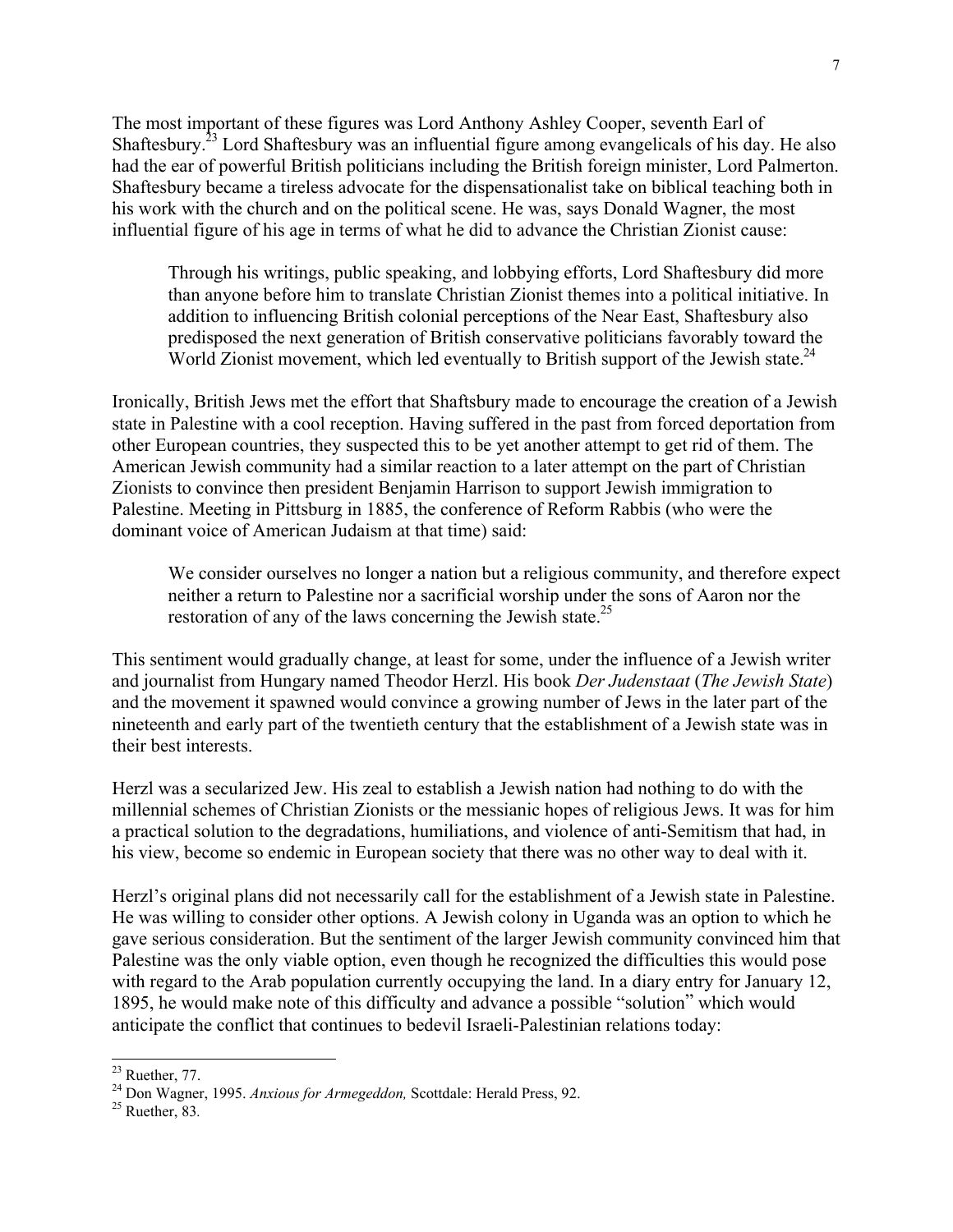We must expropriate gently the private property on the estates assigned to us. We shall try to spirit the penniless population across the borders by procuring employment for it in the transit countries, while denying it any employment in our own country. . . Both the process of expropriation and the removal of the poor must be carried out discretely and circumspectly.26

Herzl was not the first Jewish thinker to propose the establishment of a Jewish state in Palestine. There were others such as Moses Hess and Leo Pinsker who discussed the issue, as Herzl did, from a secular perspective. And there were those such as Yehudah Alkalai and Zvi Hirsch Kalisher who made the case from an Orthodox perspective. All had made similar proposals in the early 1880s.<sup>27</sup> But Herzl was the organizing genius who put the idea into motion. In 1897 he brought together over two hundred Jewish delegates from primarily Eastern European countries for a meeting in Basel, Switzerland. There they established the *World Zionist Organization*, which would serve as the foundational body for the realization of Herzl's dream. The stage was now set for the establishment of a Jewish state in Palestine.

It is not within the scope of this paper to examine developments within Jewish Zionism that would culminate in the establishment of the modern state of Israel. What is important to note is how Jewish Zionism and Christian Zionism came together to set things in motion. Both were necessary ingredients in advancing the cause.

Nowhere was this more apparent than in the formulation of a document that would afford Zionists the political justification they needed to make a Jewish state possible.

In 1905-6, Chaim Weitzman, who had assumed leadership over the World Zionist Organization after Herzl's death, had several meetings with a man who was at the time the leading member of Britain's Conservative Party, Lord Arthur James Balfour. Weitzman's aim was to try to persuade Balfour, as he had tried to persuade other British politicians, to throw the weight of the empire behind the Zionist cause.<sup>28</sup> It wasn't hard in Balfour's case. He had been raised in an evangelical home where dispensationalism was a defining motif. "He subscribed," says Wagner, "to a simple, layperson's version of the premillennial dispensational theology."<sup>29</sup>

Weitzman had chosen to use his persuasive gifts on the right man. Eleven years later Lord Balfour, now the British Foreign Secretary, would write the words that would serve as the political green light for the establishment of a Jewish state in Palestine, the Balfour Declaration:

His Majesty's government views with favor the establishment in Palestine of a national home for the Jewish people, and will use their best endeavors to facilitate the achievement of this object, it being clearly understood that nothing shall be done which

 <sup>26</sup> <sup>26</sup> Rafael Patai, 1960. *The Complete Diaries of Theodore Herzl*, Vol. I, Herzl Press.<br><sup>27</sup> Ruether, 46-47.<br><sup>28</sup> Wagner, 1995. 93.

<sup>&</sup>lt;sup>29</sup> Wagner, 1995. 93.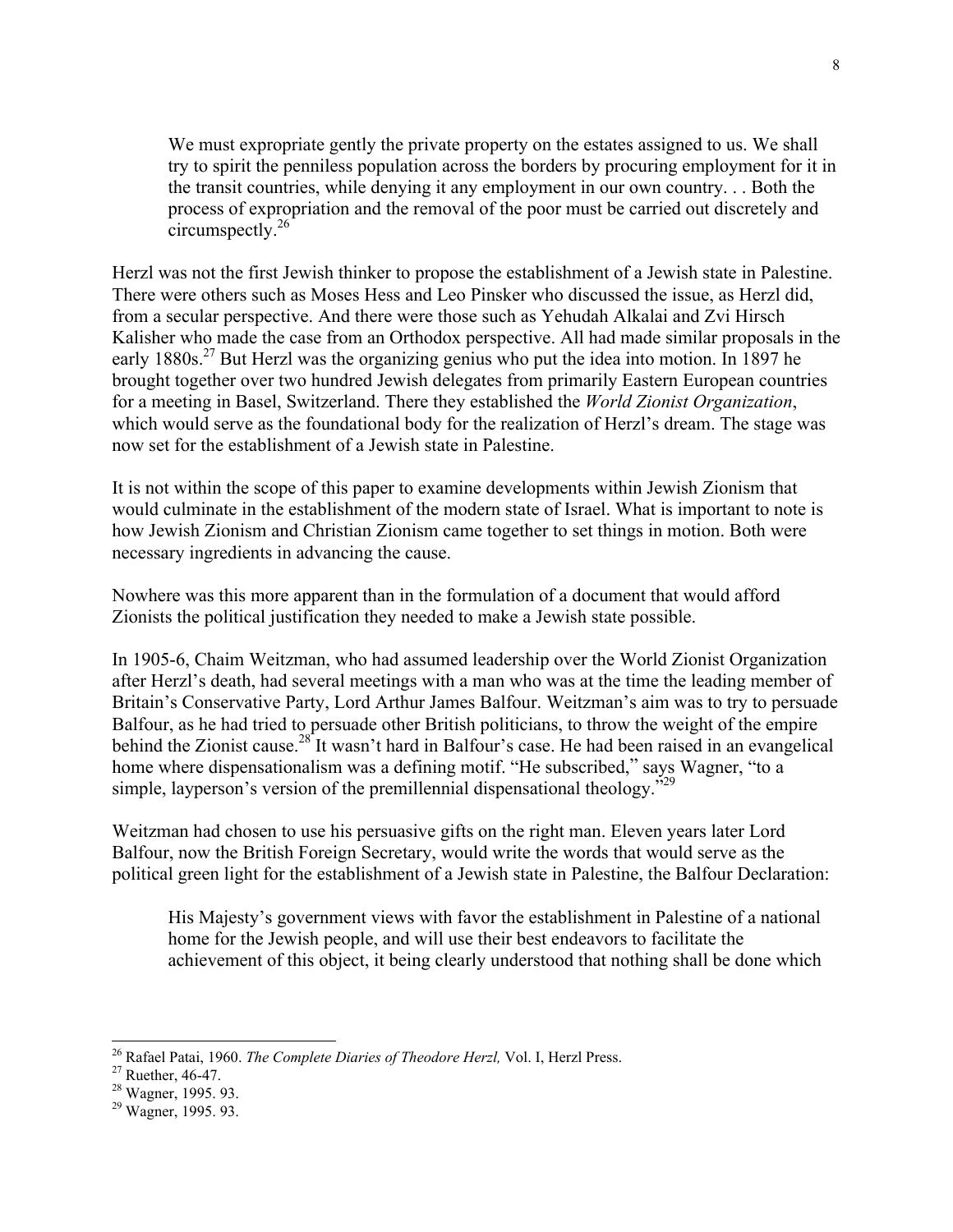may prejudice the civil and religious rights of the existing non Jewish communities in Palestine, or the rights and political status enjoyed by Jews in any other country.<sup>30</sup>

It is important not to overstate the case here. Balfour's declaration had as much to do with British imperialistic designs on the Middle East as it did with Christian Zionist sympathies. The language he uses is that of political diplomacy rather than dispensationalist theology, which is far more absolutist in its claims for Jewish rights to the land. But there is no doubt that a Christian Zionist perspective shaped his, as well as the sympathies of other British politicians, in favor of the Zionist claim.

#### **Act 2: Christian Zionism Comes to America**

Darby and his disciples made a number of "missionary journeys" to America in the mid to late nineteenth century where they were frequent guests at prophesy conferences and evangelical meetings. A key convert to Darby's dispensationalism during this time was the influential Presbyterian preacher and writer James Brooks, the man whom John Gestner identifies as "the Father of American Dispensationalism."<sup>31</sup> Brookes met Darby during five visits Darby made to St. Louis in 1864-65. There Brookes also introduced Darby to a young Bible student named C. I. Scofield, who would in turn go on to author the notes for the popular dispensationalist Bible that bears his name.

One of Darby's disciples, the British evangelist Henry Moorehouse, introduced Darby's teaching to Dwight Moody, who became a devotee as well. Through his Bible Institute and others modeled on it, dispensationalism became a normative interpretive approach to Bible study in many evangelical circles:

Although not the first of such schools, Moody's Institute in Chicago became the prototype. Since Moody had imbibed a fair dose of dispensationalism in a rather typical unstructured form, and his colleague and successor R. A. Torrey in a more systematic way, naturally the burgeoning Bible school movement, with a few exceptions, should follow this line of thought. Because many of the theological schools opted for divergent views, the Bible Schools unintentionally became training centers for evangelical ministers and Darby's prophetic teaching became more widely accepted than ever.<sup>32</sup>

Darby's influence on a whole body of fundamentalist/evangelical teaching in America during this era and stretching into the twentieth century was impressive. Gary Burge notes that "throughout the '20s and for the next forty years, dispensationalism tied to Israel and prophecy became the litmus test for evangelical orthodoxy."<sup>33</sup>

The difference between dispensationalism in America and Britain during this period was the absence of an overtly political agenda. This was due to a number of factors, not least of which

<sup>&</sup>lt;sup>30</sup> Wagner, 1995. 94.

<sup>&</sup>lt;sup>31</sup> John Gestner, 1991. *Wrongly Dividing the Word of Truth*, Brentwood, Tennessee: Wolgemuth and Hyatt, 38. <sup>32</sup> Jan S. Bennis, 1977. *Ningtegrith Centum Bosts in Handbook of Bibliard Bronkery* of Carl E. Armerding and

<sup>&</sup>lt;sup>32</sup> Ian S. Rennie, 1977. *Nineteenth Century Roots in Handbook of Biblical Prophesy*, ed. Carl E. Armerding and W. Ward Gasque, Grand Rapids: Baker, 57.

 $33$  Burge, 1.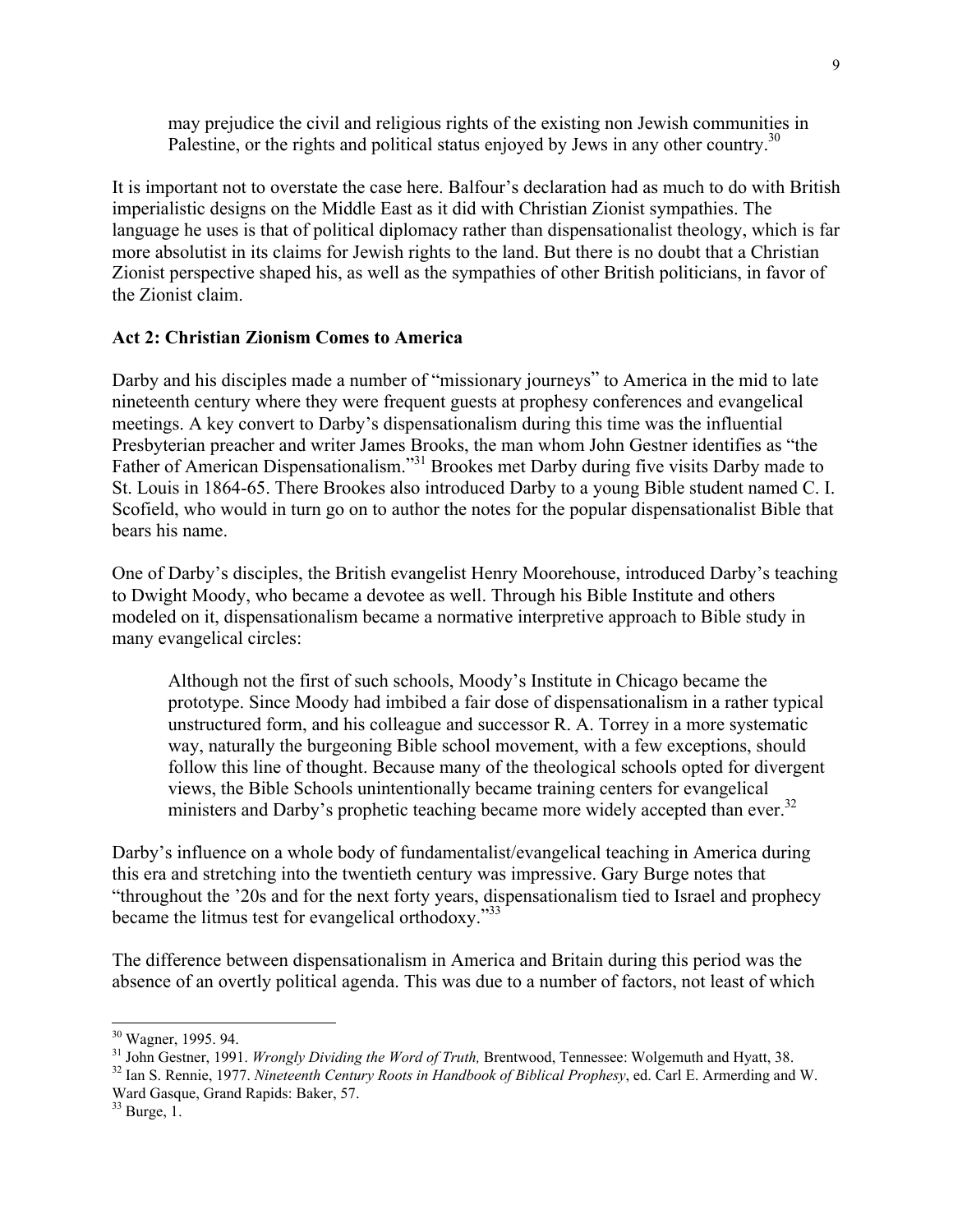was the largely apolitical nature of American fundamentalism. One notable exception was the political advocacy undertaken by a Darby disciple, William Blackstone. Blackstone was the author of the first dispensationalist best-seller, *Jesus Is Coming!* (1887).<sup>34</sup> Blackstone was also politically well connected and, like Lord Shaftsbury in Britain, felt he should use those connections to advocate for a Jewish state. In March of 1891, Blackstone collected the signatures of 413 business, church, and political leaders, among them the mayor of New York City, several congressmen, a chief justice of the Supreme Court, and John D. Rockefeller, on a petition calling for the establishment of a Jewish state in Palestine, which he presented to President Benjamin Harrison and his secretary of state, James G. Blaine. Among other things, the petition stated:

Why not give Palestine back to them [the Jews] again? According to God's distribution of nations it is their home, an inalienable possession from which they were expelled by force. Under their cultivation it was a remarkably fruitful land, sustaining millions of Israelites, who industriously tilled its hillsides and valleys. They were agriculturalists and producers as well as a nation of great commercial importance--the centre of civilization and religion. Why shall not the power which under the treaty of Berlin, in 1878, gave Bulgaria to the Bulgarians and Serbia to the Serbians now give Palestine back to the  $J$ ews $2^{35}$ 

There is no evidence that Harrison paid much attention to this petition. But it set the stage for Act 3 where, in the early twentieth century, Christian Zionists in America would find their political voice, much as the Christian Zionists in Britain had at the end of the nineteenth century.

### **Act 3: Christian Zionism Revisited**

It is interesting and instructive to note that the most vocal and politically active American Christian supporters of a Jewish state in Palestine in the period around the implementation of the 1947 U.N. Partition Plan were not Christian Zionists but liberal Protestant theologians and church leaders who had no sympathy for dispensationalist eschatology: The Christian Council on Palestine was established in 1942 by mainstream theological heavyweights Reinhold Niebuhr, Paul Tillich, Daniel Polling, and William Albright, who used it as a vehicle to promote Jewish immigration to Palestine.<sup>36</sup> Their support was primarily based on humanitarian concerns. Given what was being revealed to the world about the horrors of the holocaust and a determined campaign on the part of the World Zionist Organization to promote a Jewish state in Palestine as the only legitimate answer to the anti-Semitism that produced it, their response is no surprise. What *is* surprising is a statement Niehbuhr made in behalf of this council to the Anglo American Committee of Inquiry in 1946, betraying a lack of similar humanitarian concern for Palestinian Arabs. What he said would later become a standard Christian Zionist assertion:

The fact that the Arabs have a vast hinterland in the Middle East, and the fact that the Jews have nowhere else to go [due largely to the fact that western countries including the United States restricted Jewish immigration during and after WW II (author's note)]

 <sup>34</sup> Sizer, 1.

<sup>&</sup>lt;sup>35</sup> The complete text plus signatories can be found at www.amfi.org/blackmem.html.<br><sup>36</sup> Buather, <sup>94</sup>

 $36$  Ruether, 84.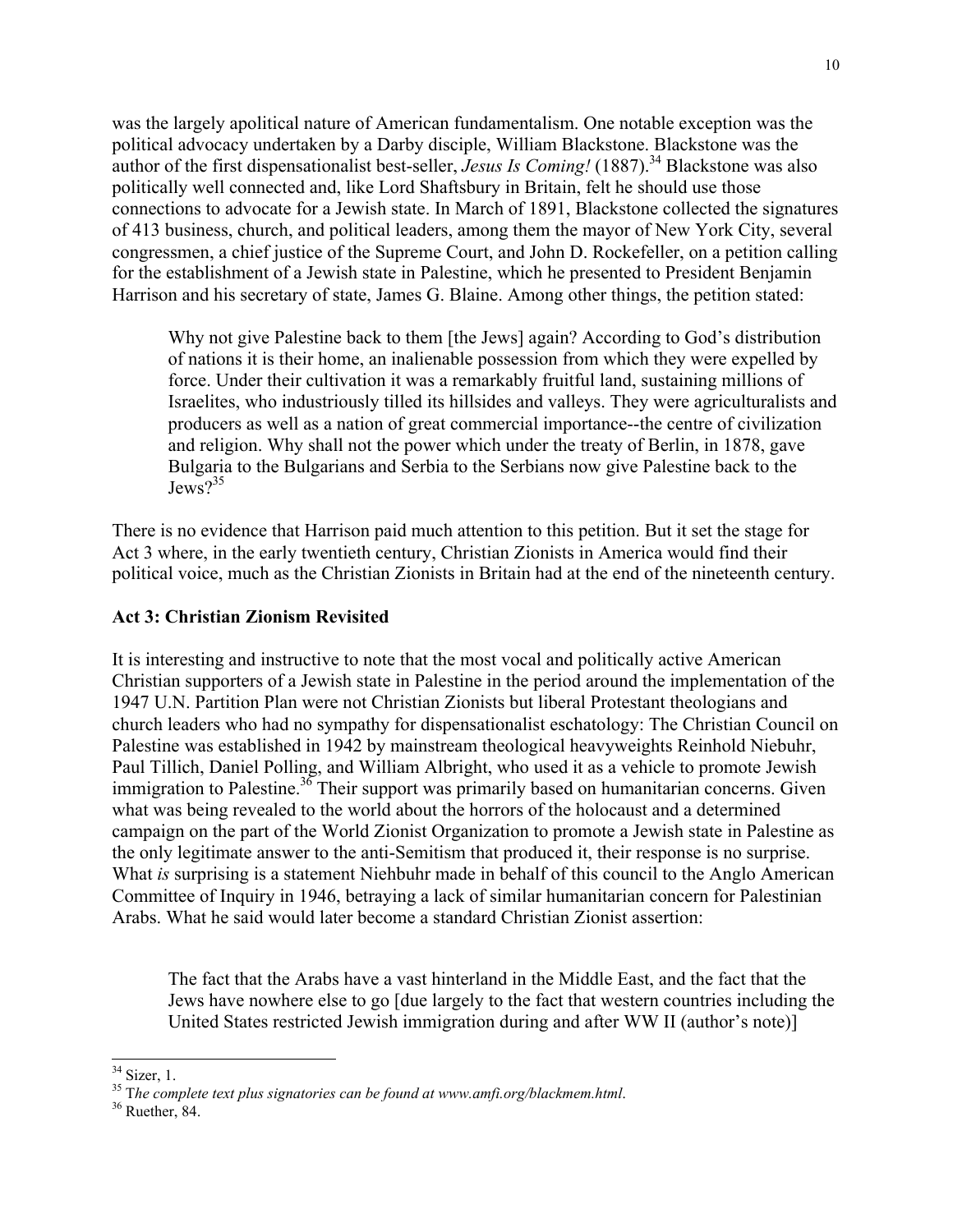establishes the relative justice of their claims and of their cause . . . Arab sovereignty over a portion of the debated territory must undoubtedly be sacrificed for the sake of establishing a world Jewish homeland.<sup>37</sup>

The dispensationalist camp in America was amazingly quiet about Israel during the years building up to the partition,<sup>38</sup> despite the fact that the Balfour Declaration and subsequent British mandate had put in place the means necessary to create a Jewish state. Sizer attributes this in part to the fact that conservative Christians in America were preoccupied with the great fundamentalist-liberal theological battles of the early twentieth century, with heated debates swirling around the nature of biblical inspiration.<sup>39</sup> Whatever the case, this would soon change, partly due to the creation of the state of Israel in 1948, but even more to what Christian Zionists would call the "miracle" of the Israeli victory over her Arab enemies in the 1967 War, which gave the Jewish people sovereignty over Jerusalem for the first time in over two thousand years.

It is noteworthy in this respect that a revision of the Scofield Bible was produced in 1967 by a team of American dispensationalists that included a man who would become one of the most prominent voices in "renewed Christian Zionism,"<sup>40</sup> Dallas Seminary's John F. Walvoord. The revised Scofield Bible drew peoples' attention back to the Dispensationalist agenda at a time when dispensationalists believed world events were validating one of the key tenets of their belief system.

Billy Graham's father-in-law, Nelson Bell, who was at that time editor of *Christianity Today*, summed up how many dispensationally inclined evangelicals felt at the time:

that, for the first time in more than 2,000 years Jerusalem is now completely in the hands of the Jews gives a student of the Bible a thrill and a renewed faith in the accuracy and validity of the Bible. $41$ 

## *Hal Lindsey and a "Renewed" Christian Zionism*

In 1969 an otherwise unknown Dallas Theological Seminary graduate named Hal Lindsey published *The Late Great Planet Earth,* which spelled out the dispensationalist agenda in a sensational way. His timing couldn't have been better, not only because of the recent Israeli victory, but also because of what was happening at the time in America.

Social and political unrest in nineteenth-century Britain had created fertile soil for Darby's teaching. A similar climate prevailed in America when Lindsey's book appeared. Daily news, with televised images, provided a disturbingly bloody picture of America being brought to her knees by a ragtag guerilla army at the cost of thousands of young American lives. There were urban riots and a cultural revolution on American campuses. Young people were questioning traditional morality and religious faith. All of this produced an unease among Americans that

<sup>&</sup>lt;sup>37</sup> Sizer, 1.

<sup>&</sup>lt;sup>38</sup> Sizer, 1 *(citing the detailed work of Erling Jorstad)*.<br><sup>39</sup> Sizer, 1

 $39$  Sizer, 1.

<sup>40</sup> Paul Charles Merkley, 1973. *Christian Attitudes towards the State of Israel*. Montreal & Kingston: McGill-Queen's University Press, 163.<br><sup>41</sup> Sizer, 1.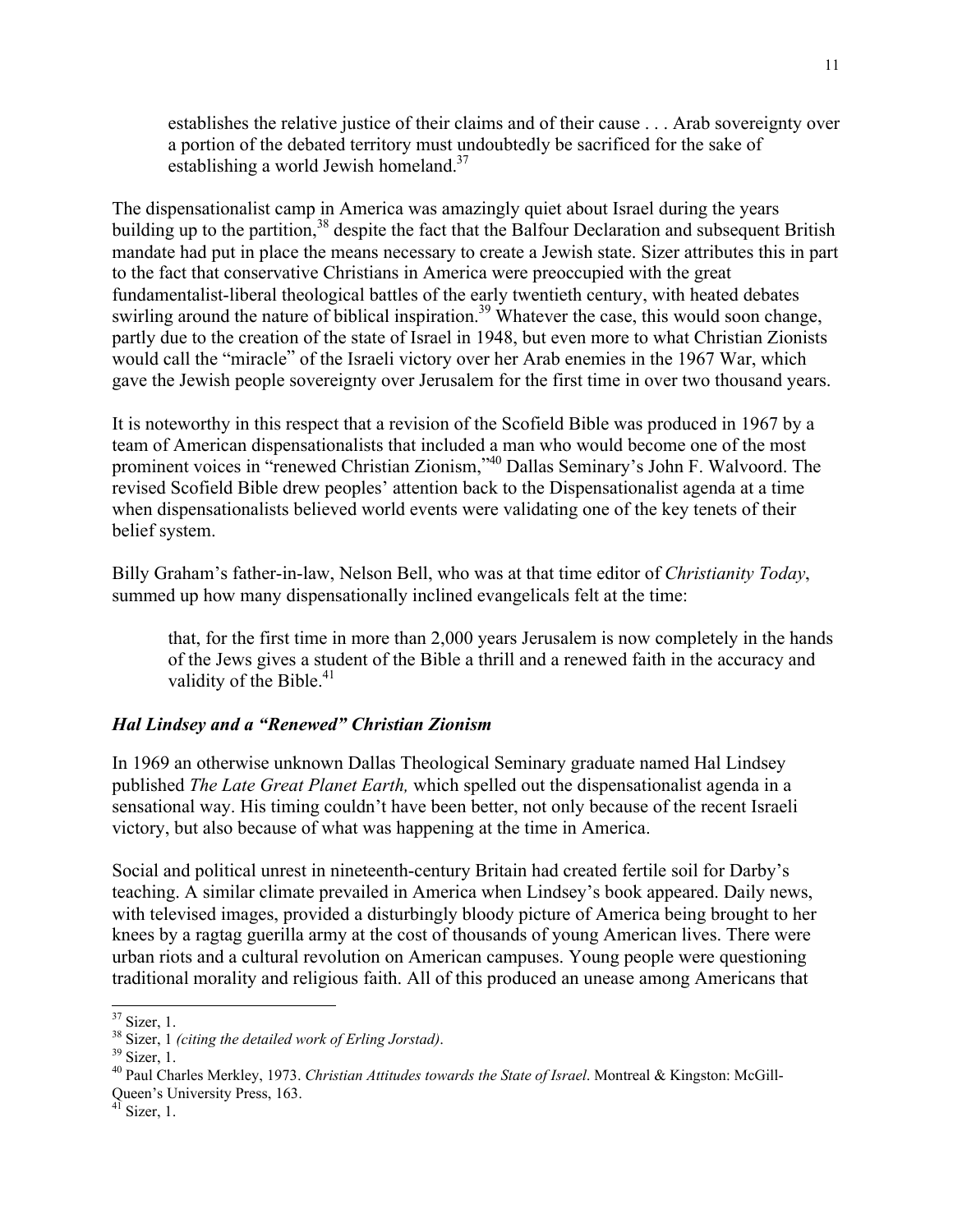made Lindsey's end-times speculations appear plausible. In particular, Bible-believing Christians found his reasoning hard to resist, though most knew nothing about the dispensationalist theology that informed his thought. All of this helped make *The Late Great Planet Earth* the best selling non-fiction book of the decade. $42$ 

Lindsey's book was a popular presentation of classic dispensationalist themes, beginning with what it said about Israel:

The same prophets who predicted the worldwide exile and persecution of the Jews also predicted their restoration as a nation. It is surprising that many could not see the obvious: Since the first part of these prophecies came true we should have anticipated that the second part would come true, also. $43$ 

Now that there was a Jewish state in place, reasoned Lindsey, we should expect to see a whole string of other biblically predicted events falling into place. The Temple would be rebuilt in Jerusalem. There would be widespread apostasy in the institutional church. Earthquakes and famine and social disintegration would accompany the appearance of the Antichrist, who would be cleverly disguised as an apparently benign ruler of a ten-nation coalition that would act as an instrument of Satan. All this would lead up to the day when born again Christians would be raptured to heaven to pave the way for the Second Coming of Christ. The Messiah would return as a warrior king who would lead those Jews who would turn to him in faith to total victory in the mother of all battles: Armageddon. With victory assured, the millennium would begin. Jesus would rule over a Messianic Jewish kingdom of peace and prosperity like none the world has ever seen.

What was unique in Lindsey's presentation of the dispensationalist case was the way he confidently tied biblical references together with current events and political alignments, a tendency that has become a hallmark of today's Christian Zionism. One can see this in the numerous "end-times" books that fill the shelves of Christian bookstores, not to mention the series of novels that have become the latest dispensationalist blockbusters, the *Left Behind* series. And it all hinges on one objective reality that is there for everyone to see: God's chosen people, Israel, once again established after years of exile in the land that God gave them as an eternal inheritance.

*The Late Great Planet Earth* and the "miracle" of the 1967 War would signal the reentry of Christian Zionists into the political arena, as an inevitable by-product of their confident assertions about Israel's central purpose in God's salvation plans. Jerry Falwell would become politically active around this issue at this time, and he was soon joined by many others.<sup>44</sup> Within the next ten years American-based Christian Zionist organizations would become an important source of financial and political support for the Israeli government, a situation that prevails in an even more pronounced way today.<sup>4</sup>

 $42$  Sizer, 1.

<sup>&</sup>lt;sup>43</sup> Hal Lindsey, 1970. *The Late Great Planet Earth*, Grand Rapids: Zondervan Publishing House, 48.<br><sup>44</sup> Sizer, 1

 $44$  Sizer, 1.

<sup>45</sup> S*ee Wagner, 2004, 178- 187, for an excellent summary and analysis of the post '67 links between Christian Zionists and the pro-Israel lobby in America.*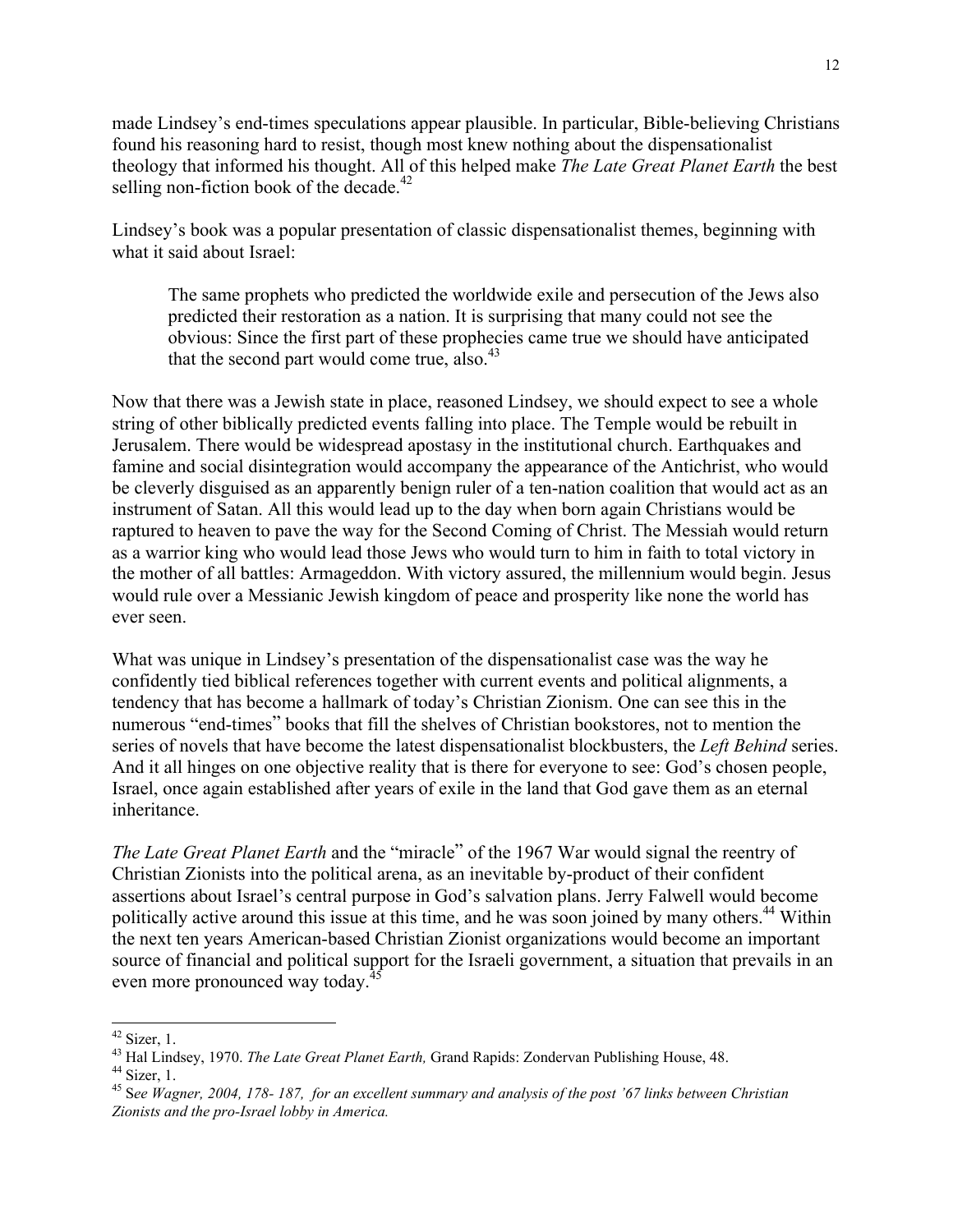### **WHAT ABOUT THE PALESTINIANS?**

What is striking in the large body of writing and activity related to the development of Christian Zionism is how little is said about those who were most affected by the establishment of the Jewish state—the Arabs who lived on the land that would become Israel, many of whom were forced to leave their homes and give up their property during the wars that Christian Zionists celebrate as the miraculous outworking of God's purposes. Although precise numbers are difficult to ascertain, as this, like everything else connected to this conflict has political significance, most reliable sources would agree that six to seven hundred thousand people were forced into refugee status in the 1948 War. $^{46}$  Four hundred thirteen of the villages they had called home were razed to the ground by the Israeli army to make sure Palestinians could never return. Homes owned by Palestinian Arabs in urban neighborhoods were confiscated and turned over to Jewish families. This tragedy was compounded when several hundred thousand more Palestinians became refugees after the 1967 War. The Palestinians who remained are now living under the burden of a heavy-handed occupation in cantonized territories that afford them little opportunity for any kind of normal existence. $47$ 

Given this upheaval and the human tragedy it represents, one would expect followers of Christ who are actively engaged in the area to address the Palestinian plight at some length. Yet relatively little is said about the human cost of this nation-building exercise in Christian Zionist literature. When Palestinians are mentioned at all it is primarily to dismiss their claims to the land. By Christian Zionist reckoning, God's decision to return the land to the Jewish people trumps any Palestinian desire to live in the land of their birth.

In a Bible study guide to the book of Daniel, prepared for the Radio Bible Class World-wide Gospel Broadcast audience in 1947, RBC founder Dr. M.R. DeHaan goes so far as to suggest that Palestinian Arabs, many of whose families had been resident in the land for centuries, had no right to be there at all:

the Balfour declaration gave Britain the mandate over the entire land of Palestine, the Holy Land. Here we believe was the golden opportunity. She had it in her power and her right to clear the land of its **unlawful possessors** and make it exclusively the homeland for God's scattered people.<sup>48</sup> [emphasis added]

Not all Christian Zionists would go this far. But most in one way or another disregard Palestinian land claims as they shift blame for whatever conflict has ensued to stubborn and unwarranted Arab refusal to relinquish their unjustified claims to the land.

The most common Christian Zionist perspective on this reflects the sentiment of Reinhold Niehbuhr: "the Arabs have a vast hinterland in the Middle East" where Palestinians can easily resettle, thus making it simply a matter of transporting the population from one part of the Arab

 <sup>46</sup> See http://www.freemiddleeast.com/refugeezone/factsandfigures.asp.

<sup>47</sup> Alan Epp Weaver, *Constantinianism, Zionism, Diaspora: Toward a Political Theology of Exile and Return,* available at: http://www.mcc.org/respub/occasional/28.html (12/21/03).

 $48$  Sizer, 1.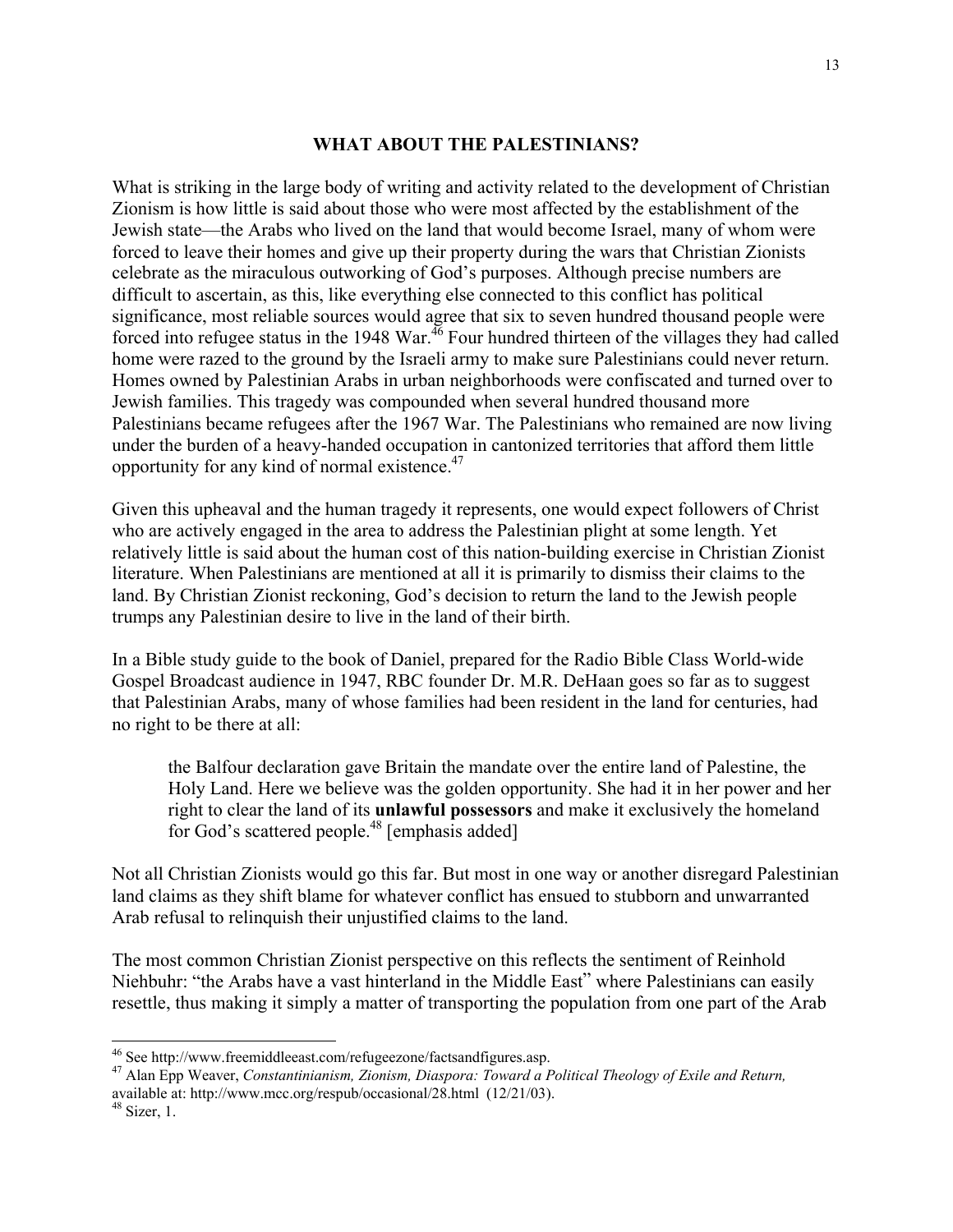world to another. In other words, it is a small matter for Palestinian Arabs to relinquish their hold on the land. There are plenty of other places they can go. Christian Zionists are quick to point out in this regard that there was no unique Palestinian identity or nation before Israel came into existence. Herzl's oft quoted statement, "A land without a people for a people without a land," underscores the fact that this has also been a longstanding Israeli contention.

The following statement by Dr. James Hutchens, president of Christians for Israel, one of several hundred Christian Zionist organizations propagating their perspectives on the web, is typical of this point of view. What is notable here is not only his denial of any valid Palestinian identity, but the contempt he shows for Palestinians and Arabs in general, which is a disturbing trait of Christian Zionist literature. Note too his apparent ignorance of a small yet significant Christian presence within the Palestinian community:

First let us clarify who the "Palestinians" really are. The notion of a distinct "Palestinian people" with a language, culture and religion of its own, is a creation of Yasser Arafat and nurtured by the surrounding Arab nations after their ignominious defeat in the 1967 war with Israel. The so called "Palestinian" people are, in reality, Arabs whose mother tongue is Arabic, whose religion is Islam, and whose culture is shared by most of the 22 surrounding Arab countries. There simply is no distinct Palestinian entity.<sup>49</sup>

There is a small kernel of truth here. The land that became Israel/Palestine was part of the Ottoman Empire prior to World War I. After the war the victorious European states dismantled the empire, carving out of it the nation states of Iraq, Lebanon, Syria, and Jordan/ Palestine.

Literally speaking, it is true to say that there was no Palestinian state before the British mandate in the same sense that there was a German, or French state. What isn't true is the assertion that Palestinian identity is an artificially created phenomenon forged in a devious way to make a political point. People who live, as the Palestinians have, in one location for centuries or even decades develop an identity that is integrally attached to the land. Ask any Iowa farmer whose family has tilled the same ground for three or four generations how important that land is to his or her sense of identity and you will soon see the fallacy of the Christian Zionist argument. Whether or not there was a nation called Palestine is less important than the fact that this was the place they had called "home" for hundreds, in some cases thousands, of years.

There have always been those within the Jewish community who have challenged this cavalier dismissal of Palestinian claims to the land. It remains an open topic of debate within Israeli society today. One of the founders of the World Jewish Congress and long-time president of the World Zionist Organization, Dr. Nahum Goldman, puts the dissenting opinion this way:

One of the great oversights of Zionism is that when the Jewish homeland in Palestine was founded, sufficient attention was not paid to relations with the Arabs. Of course, there were always a few Zionist speakers and thinkers who stressed them . . . Unfortunately these convictions remained in the realm of theory and were not carried over, in any great extent, into actual Zionist practice. Even Theodore Herzl's brilliantly simple formulation

 <sup>49</sup> Dr. James M. Hutchens, *What About the Palestinians?, a*vailable at: http://christiansforisrael.org/articles/whatabout.htm (12/21/2003).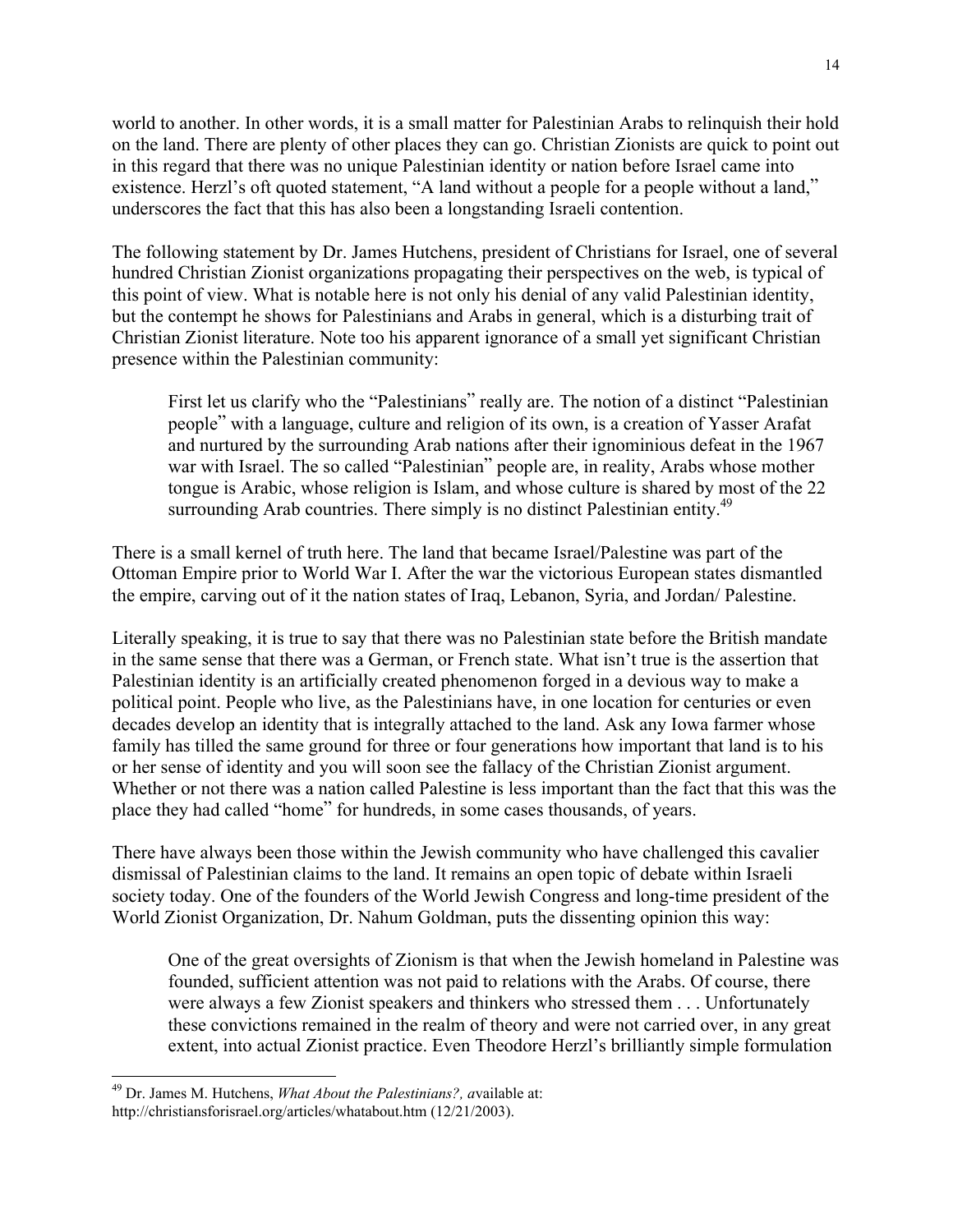of the Jewish question as basically a transportation problem of "moving people without a home into a land without a people" is tinged with disquieting blindness to the Arab claim to Palestine. Palestine was not a land without a people even in Herzl's time; it was inhabited by hundreds of thousands of Arabs who, in the course of events, would sooner or later have achieved independent statehood, either alone or as a unit with a larger Arab context.<sup>50</sup>

Jews themselves have recognized the moral dilemma created by two peoples laying claim to one land. Unfortunately this dilemma is rarely acknowledged by Christian Zionists, who continue to use Herzl's "simple formulation" or its derivations to deny the legitimacy of Palestinian identity and claims.

### *A "Maximalist" Perspective*

What makes this even more problematic and hurtful from a Palestinian perspective, particularly to Christian Palestinians who expect a more sympathetic response from fellow Christians, is that Christian Zionists for the most part project a "maximalist" stance on the issue of land ownership. Maximalists insist that the boundaries of the Jewish state should conform to a biblical map that includes not only the present state of Israel, but the whole of the occupied West Bank and Gaza Strip as well, territories they call "Judea and Samaria." As Moral Majority co-founder and director of the Christian Zionist organization Religious Roundtable, the Rev. Ed McAteer said on *60 Minutes*: "Every grain of sand, between the Dead Sea, the Jordan River, and the Mediterranean Sea belongs to the Jews."<sup>51</sup>

In this, Christian Zionists have adopted what is considered even by many Israelis to be the most extreme and problematical position vis-à-vis the occupation--that of the militant settler movement $52$ 

The militant settler movement draws its membership largely from fundamentalist Orthodox Jews who link the coming of the Messiah (not Jesus, a messiah yet to be revealed) to the establishment and expansion of the Jewish state. They, like Christian Zionists, believe that God gave all of the land to the Jews as an eternal possession, which means that they have the right to settle anywhere they choose, no matter what the UN or the United States or even their own government says. If it means forcibly removing Palestinians from lands they and their families have cultivated for generations, so be it. It's all theirs. To say otherwise is to argue with God.

"The Jews are authorized by the living God and creator of the universe as a legitimate, eternal people with unalienable rights to the entire Land of Israel," says Ian Lustick, characterizing their views. "The Palestinians have absolutely no legitimate claim to nationhood or to any part of the country."53

 <sup>50</sup> Nahum Goldmann, quoted in Wolterstorff, 1983. *Until Justice and Peace Embrace,* Grand Rapids: William B. Eerdmans Publishing Company, 117.

 $51$  Simon, 1.

<sup>52</sup> *Radical Messianic Zionism*, available at http://www.ucalgary.ca/~elsegal/363\_Transp/Orthodoxy/Gush.html

<sup>(12/21/03).</sup> 53 Ian Lustick, May 1998. *For the Land and the Lord: Jewish Fundamentalism in Israel*, available at: http://www.ssc.upenn.edu/polisci/faculty/data/lustick/for\_the\_land/lustick14.html (12/13/03).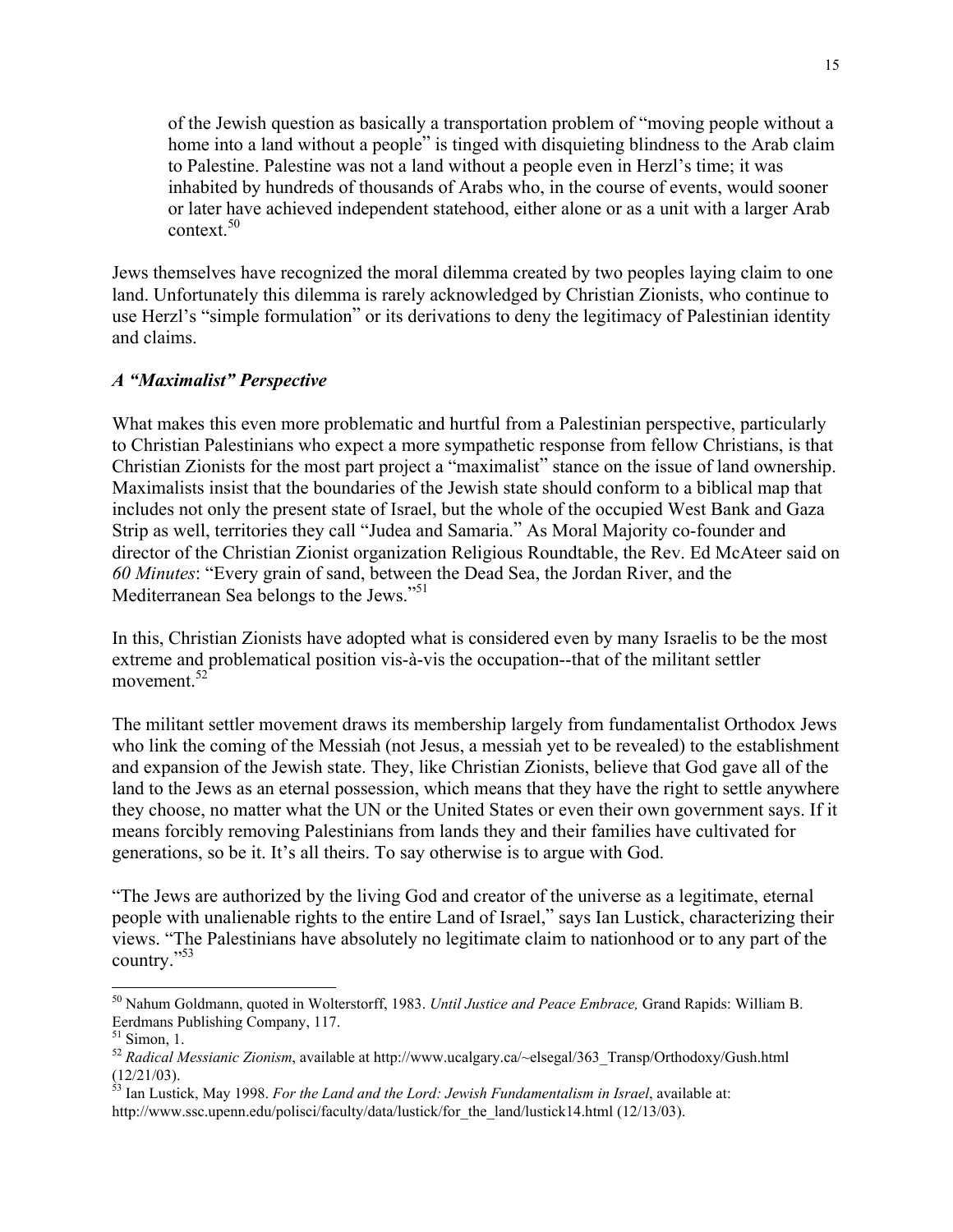That this is also the viewpoint of Christian Zionists is apparent in a statement issued as the official proclamation of the Fourth International Christian Congress on Biblical Zionism, held in Jerusalem in February 2001, which brought together a wide representation of Christian Zionist spokespersons. Here are some excerpts:

Biblical Zionism is the firm belief that God chose the Jewish people and bequeathed to them as an everlasting possession the Land of Canaan. Christians must take courageous action to support the return of the Jewish people to the Land of Israel in **all its parts**…[emphasis added]

The Bible puts its full weight behind the Return of the Jewish exiles to Eretz Israel. Therefore Christians have no biblical grounds upon which to base support for Palestinian nationalism.<sup>54</sup>

At least one Christian Zionist organization unabashedly supports the settler movement. Christian Friends of Israeli Communities recruits American churches to "adopt" a settlement as a way of expressing support for settler Jews, whom they describe as brave pioneers claiming land that is theirs by divine decree:

Judea and Samaria is the Biblical name for the center of the Holy Land also called the Mountains of Israel. The media refers to this area as the "West Bank." The residents of these areas, otherwise known as settlers, are fulfilling prophesy and pointing the way for the rest of the Jewish people back to their roots. . .The Biblical region of Judea and Samaria was given to Abraham, Isaac, Jacob and their descendents, **forever**, 4000 years ago.<sup>55</sup> [emphasis added]

This hard-core position has put Christian Zionists on a collision course not only with "liberals," but also more recently with fellow political conservatives in Israel and America. The "Roadmap to Peace," proposed by the so-called quartet of nations with strong endorsement by the Bush administration, is opposed by Christian Zionists. So are the tentative and as yet untested moves currently being made by the Israeli government toward territorial compromise that Christian Zionists fear may lead to the establishment of a Palestinian state.

In an astonishing meeting that was recently held in Jerusalem, one-time Republican presidential hopeful and Christian TV talk show host Pat Robertson showed how extreme Christian Zionists can be in asserting their convictions on this issue. Robertson used the occasion to urge a Jewish audience to put pressure on their government not make any territorial compromises with the Palestinians, as to do so would be to set themselves in opposition to God's will for their country:

Ladies and gentlemen, make no mistake--the entire world is being convulsed by a religious struggle. The fight is not about money or territory; it is not about poverty versus

 <sup>54</sup> February 22, 2001. *Proclamation of the Fourth International Christian Congress on Biblical Zionism*, available at: http://christianactionforisrael.org/4thcongress3\_pf.html (12/13/03). 55 Christian Friends of Iraeli Communities. *What Are Israeli Communities?, a*vailable at

www.cfoic.com/index.asp?mainpage=settlement (12/21/03).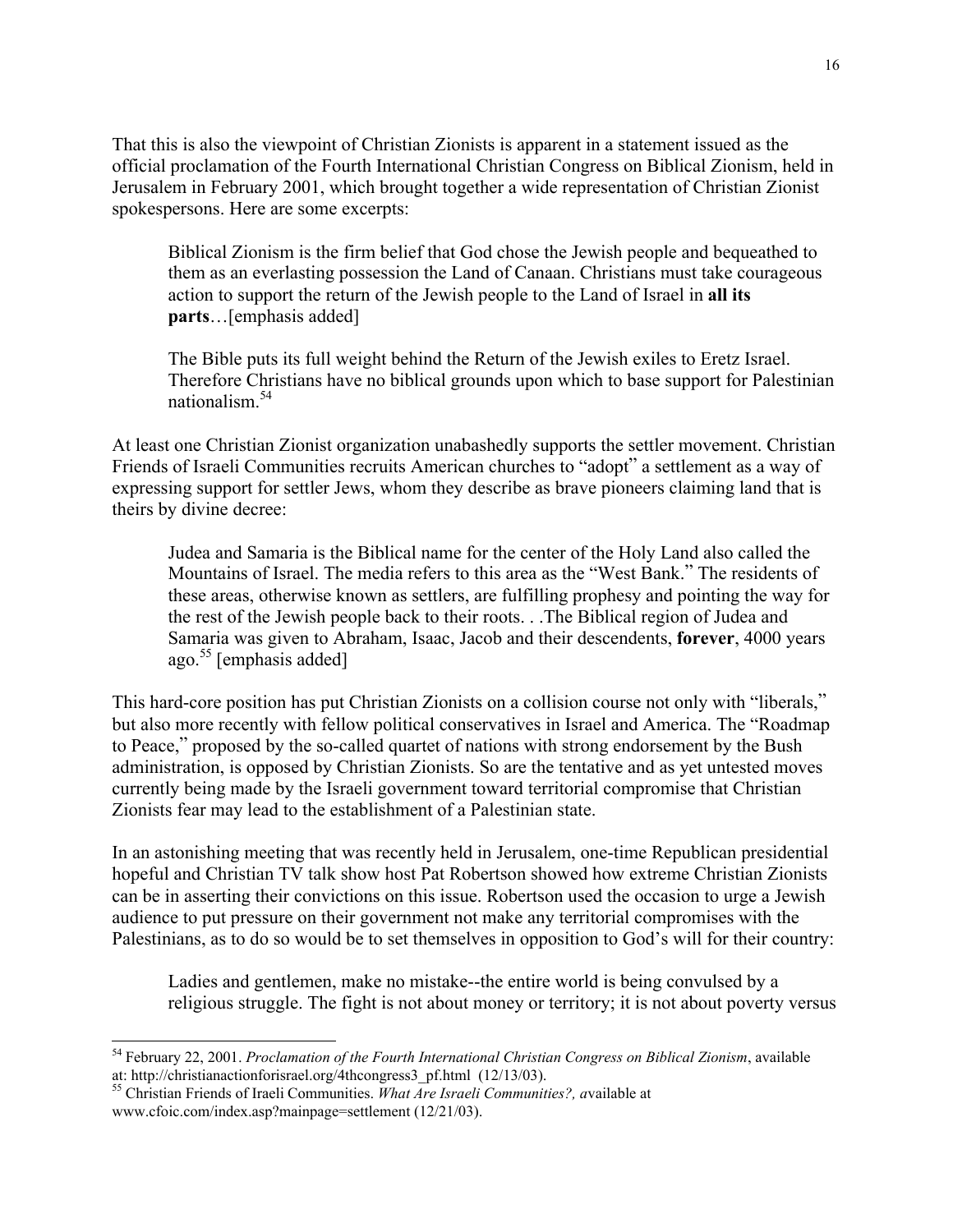wealth; it is not about ancient customs versus modernity. No--the struggle is whether Hubal, the Moon God of Mecca, known as Allah, is supreme, or whether the Judeo-Christian Jehovah God of the Bible is Supreme.

If God's chosen people turn over to Allah control of their most sacred sites--if they surrender to Muslim vandals the tombs of Rachel, of Joseph, of the Patriarchs, of the ancient prophets--if they believe their claim to the Holy Land only comes from Lord Balfour of England and the ever fickle United Nations rather than the promises of Almighty God--then in that event Islam will have won the battle. Throughout the Muslim world the message will go forth: "Allah is greater than Jehovah. The promises of Jehovah to the Jews are meaningless. We can now, in the name of Allah, move to crush the Jews and drive them out of the land that belongs to Allah."<sup>56</sup>

### **A BIBLICAL ANALYSIS AND CRITIQUE**

Christian Zionists take the authority of Scripture seriously. With this we are in agreement, as the ultimate authority for what we believe and how we live as Reformed Christians is God-breathed biblical Truth. If, indeed, the Bible is as unequivocal as Christian Zionists wish us to believe it is in terms of what it teaches about the place of the modern state of Israel in God's salvation purposes, then we would have no choice but to join them, never mind the consequences for our Palestinian Arab neighbors. But we don't believe it is. Our critique of the Christian Zionist position is first and foremost a biblical critique.

What we particularly question is whether what we know about the purposes of God, as they are revealed to us through the light of God's fullest expression of his will in and through his Son, Jesus Christ, confirms Christian Zionist teaching. What Christian Zionists say is that Herzl's vision for a Jewish state in Palestine--though tragically realized through a succession of wars that led to the displacement of hundreds of thousands of Arab Christians and Muslims--that *this* state, created in *this* way, with *these* consequences, was and is at the center of God's redemptive purposes. Does Jesus confirm this or even envision it at all? How about Paul or the other New Testament writers whose inspired teaching is an extension of the revelation of God's purpose in Christ?

This is the primary question we must ask as Bible-believing Christians. This is where we start, as Scripture itself insists we do:

Long ago God spoke to our ancestors in many and various ways by the prophets, but in these last days he has spoken to us by a Son, whom he appointed heir of all things, through whom he also created the world. He is the reflection of God's glory and the exact imprint of God's very being, and he sustains all things by his powerful Word (Hebrews 1:1-3).

 <sup>56</sup> For a complete text see *Why Evangelical Christians Support Israel* on Robertson's webpage at: www.patrobertson.com/Speeches/IsraelLauder.asp.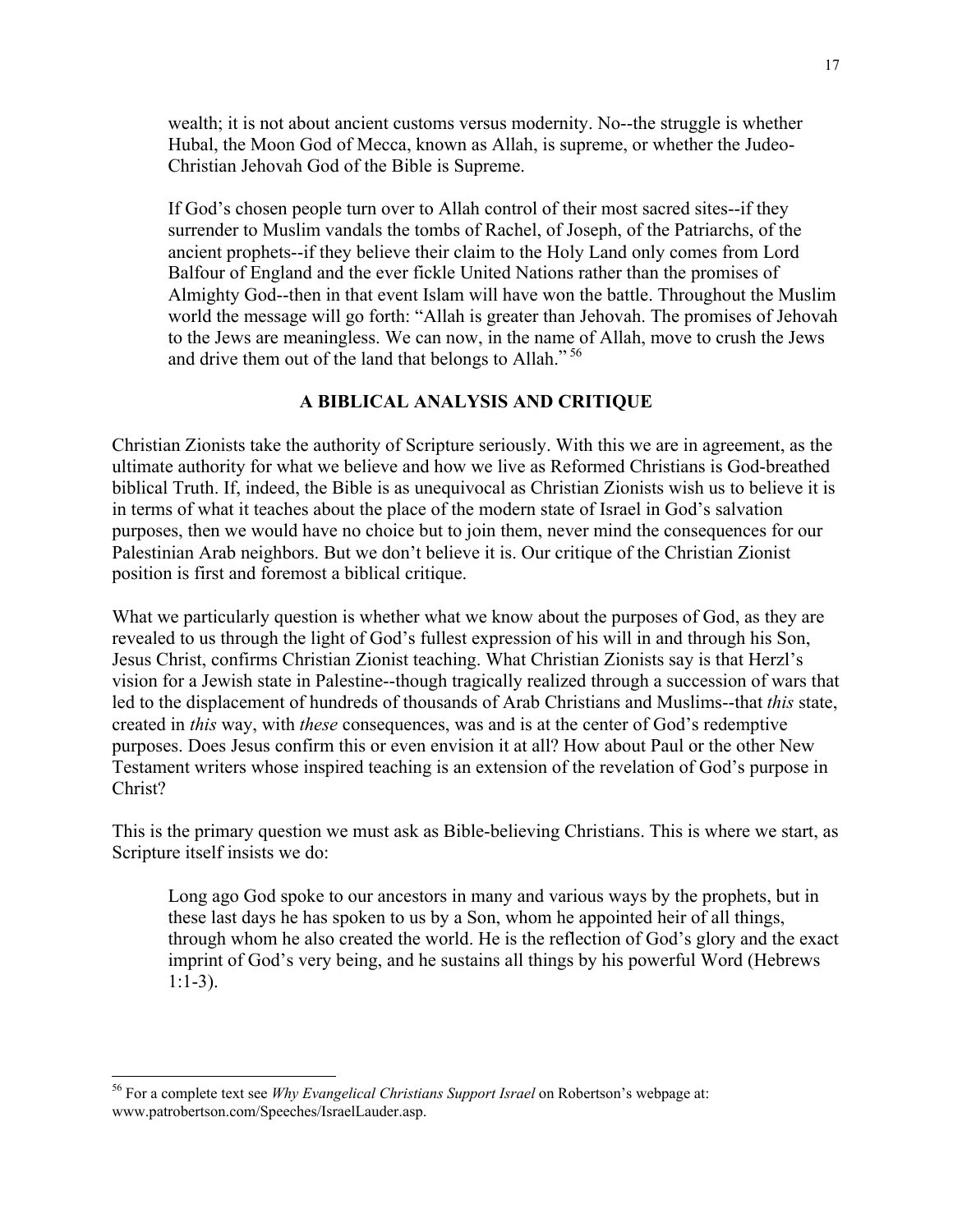### *Two Redemptive Streams*

Christian Zionists, following the dispensationalist lead, posit two redemptive streams in God's economy of salvation: 1) that which God purposes in, through, and for the Jewish people, which finds its fullest expression in their restoration to the land which God gave them as an "eternal inheritance," and 2) that which God purposes in and through his Son, Jesus Christ. The second stream has always been the predominant theme of Christian teaching and preaching, the central motif of a unique Christian witness. Yet in Christian Zionist literature and teaching, what predominates is the first stream:

Yes, in bringing physical Israel back home, God has been raising up an announcement, a banner to the nations--one they are unable to ignore no matter how unpopular it is confronting the world with the reality of God's eternal existence; His undiminished sovereignty; and His unlimited might and power. $57$ 

If, as Christian Zionists claim, this is not only "a" but "the" predominant teaching of Scripture- that God has two purposes which he works out in two different ways--then we would expect to find this as a dominant theme in Jesus' teaching. But we don't. What we find instead is a message that contradicts this—a message of reconciliation.

## *The Witness of Christ*

Jesus ministered in a time much like our own, when that which divides people is more pronounced than that which brings them together. There were at that time divisions within the Jewish community between Pharisees and Sadducees, between Zealots and those who lived a monastic existence in the desert. There were even stronger divisions between Jews and everyone else: they had nothing to do with Samaritans; Gentiles were "unclean"; and most among them hated the Romans.

What Jesus did, in this divisive atmosphere, was bring people together. He deliberately chose as his disciples those within the Jewish community who would otherwise have had nothing to do with each other. He embraced "untouchables" and in other ways challenged the exclusivism that raised religious and social barriers between Jew and Gentile, Jew and Samaritan, Jew and Roman. Nowhere do we hear him speaking about one purpose of God for Jews and another for what would become a largely Gentile church. He included all in one ministry of grace and reconciliation.

The apostle Paul, speaking as a Jew who had himself once exhibited a fierce exclusivism but had now found peace with God and his neighbors through Christ, wrote about this central purpose of Christ:

He is our peace; in his flesh he has made both groups [Jews and Gentiles] into one and has broken down the dividing wall, that is, the hostility between us…through him we both have access in one Spirit to the Father (Ephesians 2:14 and 18).

 <sup>57</sup> Alan Lazerte, *Christian Zionism, a*vailable at http://christianactionforisrael.org/judeochr/radio.html (12/21/03).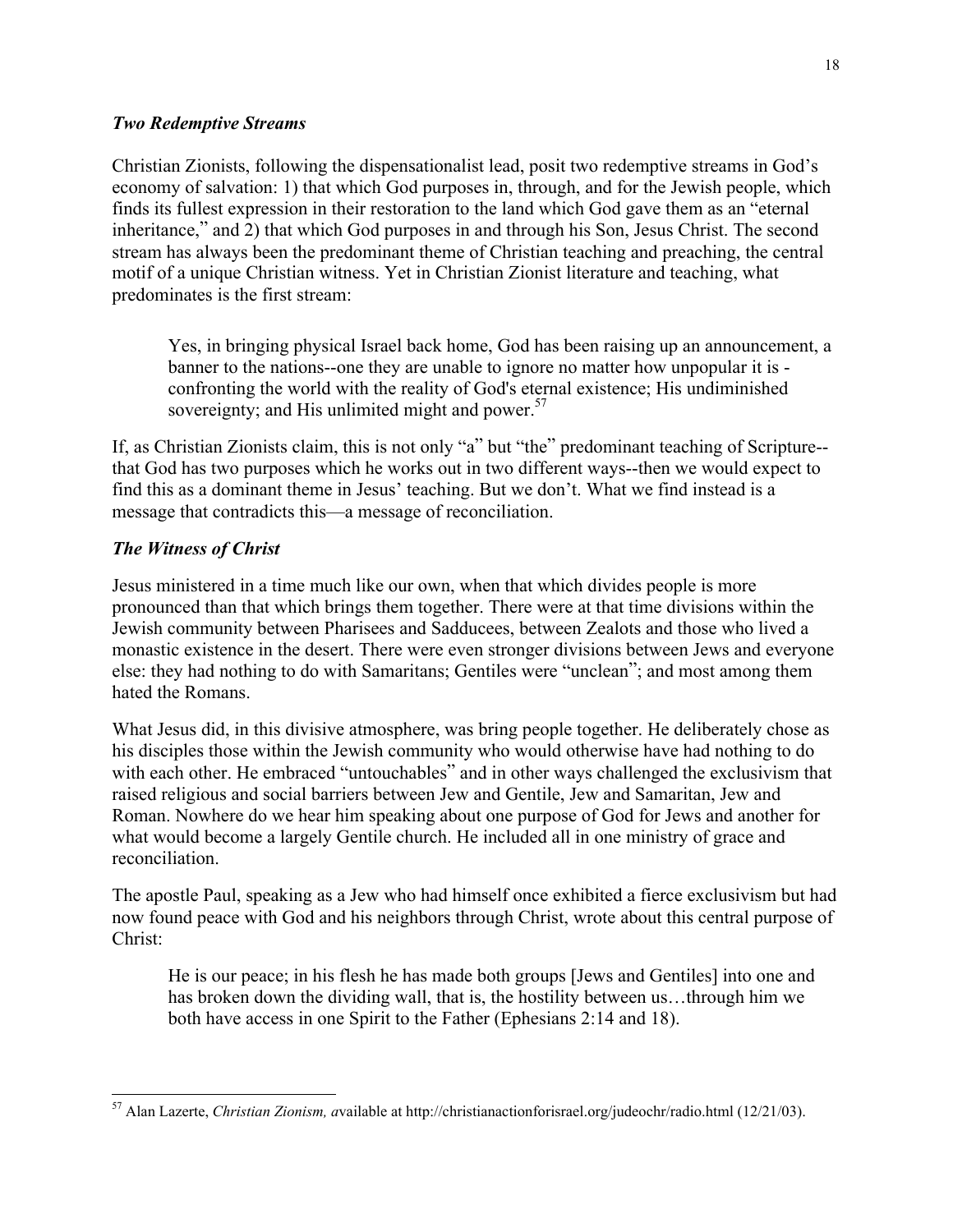So then you [Gentiles] are no longer strangers and aliens, but you are citizens with the saints and also members of the household of God, built upon the foundation of the apostles and prophets, with Christ Jesus himself as the cornerstone. In him the whole structure is joined together and grows into a holy temple in the Lord (Ephesians 3:19-21).

Jesus defined his ministry and purpose in terms of reconciliation. In him we learn that God's highest purpose is to bring together what we in our sinful divisiveness make separate. In light of this it is inconceivable that a religiously exclusive nation-state, which has come to be characterized by the building of a literal "dividing wall of hostility," can be at the centerpiece of God's redemptive plan.

That Israel is a viable nation-state, which like any other nation-state can be the source of either bane or blessing to its citizens, its neighbors, and the world, is not in question here. What *is* in question is the place given to Israel by those who wish to put it at the center of God's redemptive purposes. For this there is no biblical justification, certainly not in light of the revelation we have received in and through our Lord Jesus Christ. In Christ, reconciliation, bringing enemies together as friends, is seen to be God's overriding concern:

For in him all the fullness of God was pleased to dwell, and through him God was pleased **to reconcile to himself all things**, whether on earth or in heaven, by making peace through the blood of his cross (Colossians 1:19-20). [emphasis added]

### *What about the Promises?*

What, then, does this mean in terms of the Old Testament prophecies of restoration that the Christian Zionists quote to make their case? Taken at face value, there is little doubt that these prophecies speak of a physical restoration of God's people to the land that God gave them as a gift. It is hard to read a passage like Jeremiah 16:14-15, where God says: "I will bring them back to their own land that I gave to their ancestors," and not at least consider the possibility that Christian Zionists are correct to interpret it as they have. And this is just one of many passages that affirm this promise. How *do* we interpret these passages?

Again we turn to Jesus as the lens through whom we read all the promises of Scripture. What we note is his silence. As a Jew growing up in Palestine under a foreign occupation, Jesus would have been well aware of the powerfully formative nature of these verses for Jewish identity. It would have been a part of his own identity. The descendents of Abraham, Isaac, and Jacob were and are, as Paul points out in Romans 9-11, a people of promise, held close to God's heart as those through whom he chose to make known his will to the world: "To them belong the adoption, the glory, the covenants, the giving of the law, the worship, and the promises" (Romans 9:4). Certainly one of the promises to which Paul refers is the promise of restoration.

Jesus knew all this. Yet, as we noted earlier, at no time in his ministry did he hark back to these promises as having any bearing on the purposes of God being realized in his ministry and life. As Messiah, we would expect that he would have. But he didn't. What he spoke about instead was the *kingdom of God,* which was *both* present in Him as the embodiment of its demands--"The kingdom of God is among you*"* (Luke 17:20)--*and* something to which he urged his disciples to dedicate their lives, praying and working toward the extension of God's gracious rule throughout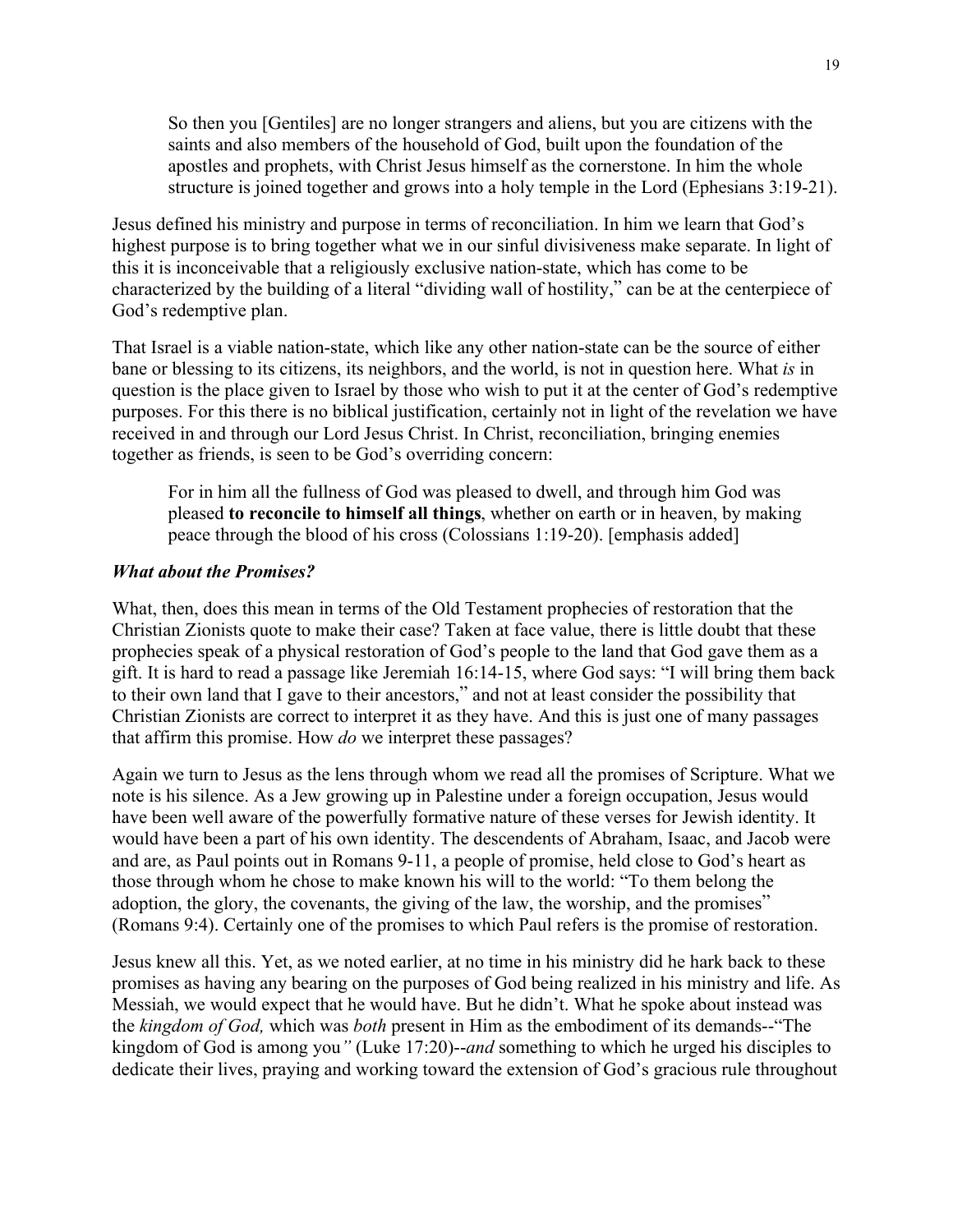the world--*"*Your kingdom come, your will be done on **earth** as it is in heaven" (Matthew 6:9). [emphasis added]

A literal fulfillment of the restoration promises did not figure into Jesus' ministry because he recognized that their fulfillment required larger borders. The whole earth becomes the arena for God's grace through the expansive ministry of Christ. What was once confined to one particular people in one particular place is now available to all. God's kingdom comes wherever God's will is done on earth as it is in heaven.

It should be clear from this that we are talking about something that can only ever be realized in a partial, fleeting way. No community of faith, in any country, can ever be said to perfectly realize the vision of *shalom,* which is a core element of the prophetic vision of restoration. This is a second reason why we must reject the notion that the current state of Israel is the fulfillment of restoration promises.

The modern state of Israel, like any other nation, relies on coercion and compromise to achieve its ends. Whatever good it may accomplish in terms of its national achievements can never be as good as what the biblical promise envisions—neither this nation-state nor any other.

Jesus asks us to pray that God's kingdom will come here and now. But he also understood what the writer of Hebrews affirms: that the fulfillment of the biblical promises of restoration can only be fully realized in the "new heaven and new earth," which will come at the end of time.

All of these [Abraham and those of his descendents who remained faithful to God's calling] died in faith without having received the promises, but from a distance they saw and greeted them. They confessed that they were strangers and foreigners on the earth, for people who speak in this way make it clear that they are seeking a homeland. If they had been thinking of the land that they had left behind, they would have had opportunity to return. But as it is, they desire a better country, that is, a heavenly one. Therefore God is not ashamed to be called their God; indeed, he has prepared a city for them (Hebrews 11:13-16).

## **Concluding Observations**

Christian Zionism is marked by confident assertions that leave little room for debate. You are either with them or against God. "The Bible says" or "God says" often mark statements that are speculative in nature, based on an interpretative apocalyptic scheme that, even when John Darby conceived it in the nineteenth century, was challenged as a questionable deviation from traditional Christian teaching. This has led many sincere Christians, who are eager to do what God says, to follow the lead of Christian Zionists in giving *uncritical* support to the state of Israel, though they may not understand or accept the theology that under girds Christian Zionist teaching.

This is *not* to say that Christians should not support the state of Israel. Indeed we should. Israel is a legitimate nation-state, whose citizens have the right to live in peace with their neighbors within recognized and agreed-upon boundaries. In no way should what is written here be taken as an attempt to de-legitimize the Israeli state. Rather, it is to question the reason *why* Christian Zionists say we should give the Israeli government *unqualified* support even in its most expansionist mode. Christian Zionists insist that unqualified support for the modern state of